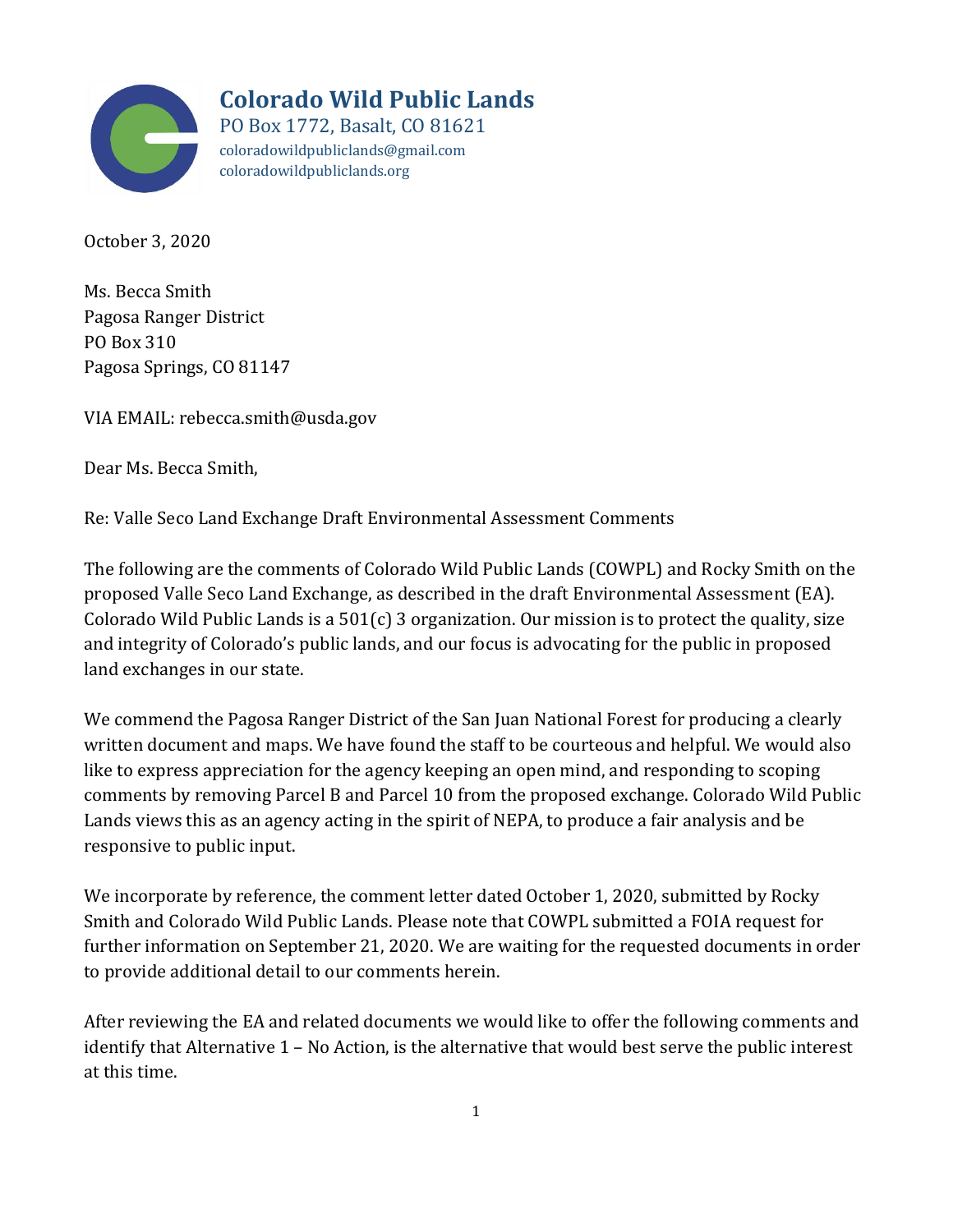## **I. THE PROPOSED LAND EXCHANGE IS NOT IN THE PUBLIC INTEREST**

A land exchange may be completed only after it has been determined that the overall public interest would be well served (36 CFR 254.3(b)). When considering the public interest, the Responsible Official (Forest Supervisor) gives consideration to: 1) the opportunity to achieve better management of Federal lands and resources; 2) the needs of the state and local residents and their economies; 3) securing important resource management objectives including protection of fish and wildlife habitat, cultural resources, watersheds, wilderness and aesthetic values, enhancement of recreational opportunities and public access; 4) consolidation of lands and/or interests in lands, such as mineral and timber interests, for more logical and efficient management and development; 5) consolidation of split estates; 6) expansion of communities; 7) accommodation of existing or planned land use authorizations; 8) promotion of multiple-use values; 9) implementation of applicable Forest Land and Resource Management Plans; and 10) fulfillment of public needs (EA at 13-14).

(2) Findings. To determine that an exchange well serves the public interest, the authorized officer must find that -

(i) The resource values and the public objectives served by the non-Federal lands or interests to be acquired must equal or exceed the resource values and the public objectives served by the Federal lands to be conveyed, and

(ii) The intended use of the conveyed Federal land will not substantially conflict with established management objectives on adjacent Federal lands, including Indian Trust lands (36 CFR 254.3(b)(2)).

Per COWPL's analysis, following, the proposed exchange would not meet the above criteria and would not be in the public interest.

The goals of better management of lands and of consolidation of lands would not be met. The acquisition of Parcel A would place an isolated non-Federal parcel into Federal ownership but the acquisition would be flawed if not all the mineral rights are acquired at the same time. The EA does not provide guarantee of the non-Federal party acquiring all the mineral estate.

The conveyance of most of the parcels proposed to be exchanged to non-Federal ownership, would create indentations in current Federal property boundaries and would not serve to consolidate lands or boundaries.

There are existing authorized and unauthorized uses on Parcels 1, 2, 5, 9 and 11 (EA at 98-99). The Forest Service would not be achieving better management by rewarding unauthorized uses through exchanging that land into non-Federal ownership.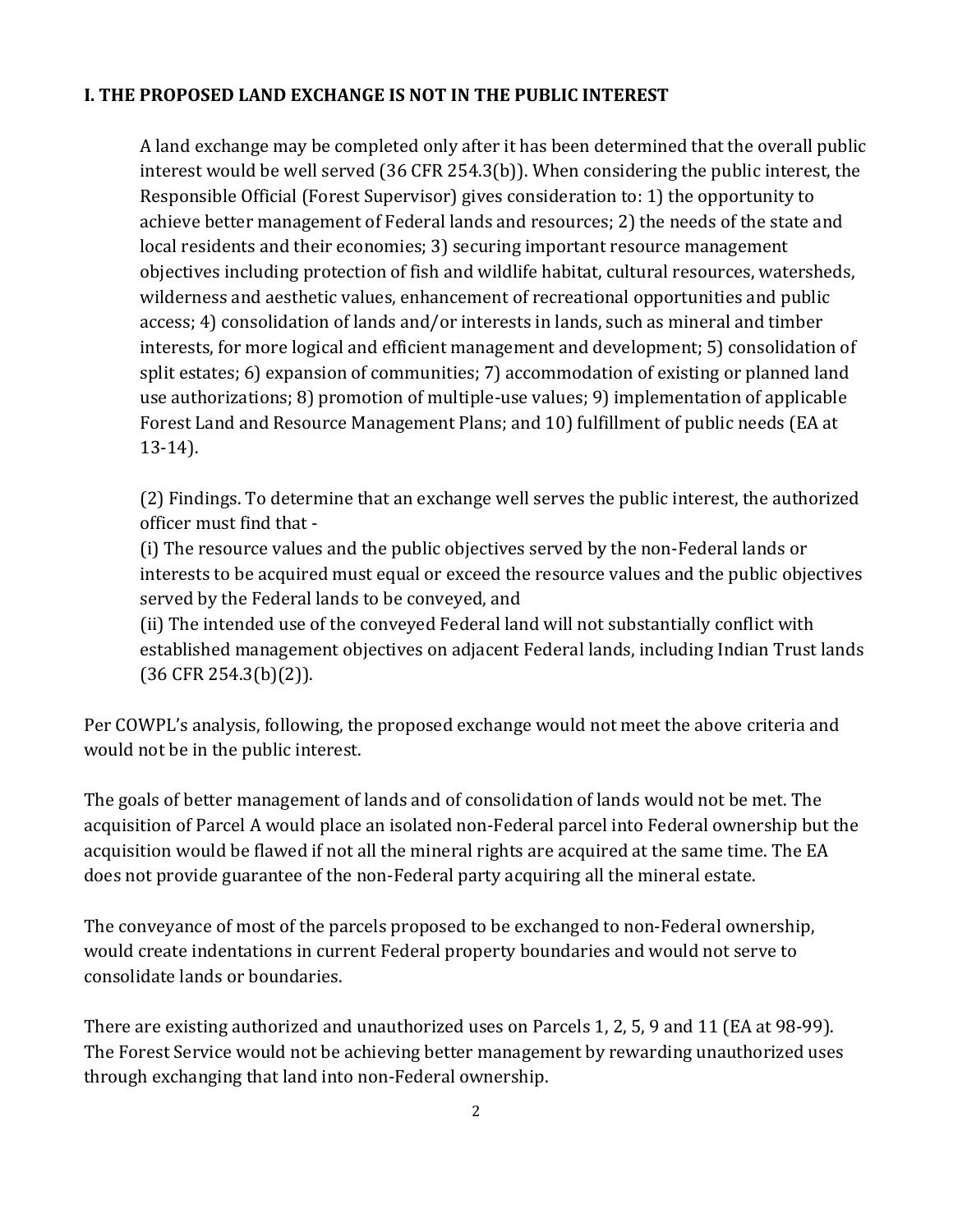#### A. PARCEL PROPOSED TO BE CONVEYED INTO FEDERAL OWNERSHIP

It would not be in the public interest to acquire Parcel A with the possibility that over 30 percent of the mineral rights remain in the ownership of other parties (EA at 85). The EA does not provide any guarantee of the non-Federal party acquiring all the mineral estate.

"All of the mineral estate owned by the non-Federal Party at the time of the exchange closing will be conveyed to the United States, along with the surface estate" [EA at 2].

This provides for the possibility of future extraction activities on Parcel A with no guarantee of the land's protected status as undisturbed elk and mule deer habitat.

It would also not be in the public interest to acquire Parcel A for elk and deer habitat when approximately half the parcel will become part of an active grazing allotment and the other half will be put in a grazing allotment that may be activated in the future (EA at 58, 100).

The question of whether to provide public access along NFSR 653 in Parcel A, thereby increasing human impacts to the wildlife; but providing additional public use such as camping and hunting; or to close public access along NFSR 653 in Parcel A thereby providing better wildlife habitat, is tricky. If public access is provided it may in part (but not fully) offset access and recreational losses from the exchange of Federal Parcels to non-Federal, but it will not serve the objective of obtaining Parcel A for wildlife habitat. This again contributes to the ambiguity of whether acquiring Parcel A will actually meet the agency's objectives and whether its value will exceed the loss of values in the parcels to be transferred out of Federal ownership.

## B. ALTERNATIVE 2, 529-acre Parcel and ALTERNATIVES 3 & 4

The proposals for Alternative 2, 3 and 4, to extend the Colorado Roadless Area (CRA) Boundaries over existing Forest Service Land/s does not have a direct nexus to the land exchange (other than on Parcel A), since the Forest Service owns this land and therefore has the ability to designate these areas as CRA's regardless of whether the land exchange occurs. If the Forest Service were to move forward with any of these proposed CRA boundary modifications, they would need to go through the process with the 90-day comment period. That would need to be accounted for as part of the EA analysis and comment period timeline. It could also affect the outcome – the Forest Service may decide not to proceed with the roadless area boundary modification, in which case, the public would not get what it was told. And it would be a flawed comment process if the outcome were pre-determined.

## C. PARCELS PROPOSED TO BE CONVEYED OUT OF FEDERAL OWNERSHIP

It would not be in the public interest to lose the following parcels, as the resource values and the public objectives served by the non-Federal lands or interests to be acquired would not equal or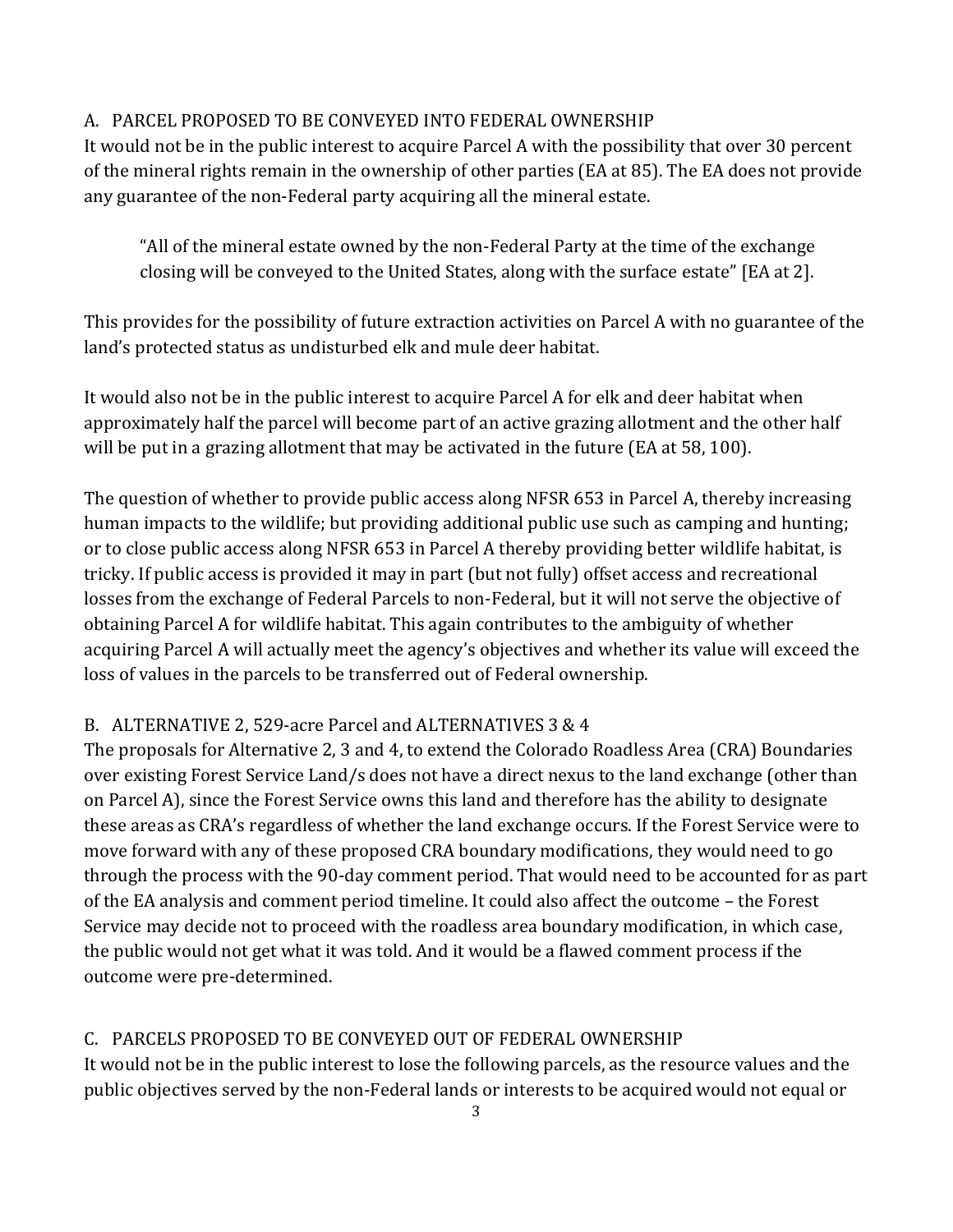exceed the resource values and the public objectives served by the Federal lands to be conveyed. The valuable natural and cultural resources on the particular Federal parcels are unique to those parcels and/or especially valued in the San Juan National Forest. Certain parcels include additional protective designations; Colorado Roadless Areas and suitable wild and scenic river corridor. Also, certain parcels, especially 1, 3 and 7, are used for key public access and recreation. See further discussion regarding the specific parcels and their resources below.

## PARCEL 1 -175.48 acres

The parcel is within the South San Juan Adjacent Colorado Roadless Area and contiguous with National Forest land. 5.7 acres are located in the East Fork of the San Juan River suitable wild and scenic river corridor. Thus, additional levels of protection exist on Parcel 1 indicating that it benefits from valuable public resources. The EA lists some of these per below.

- Parcel 1 has a "mixed conifer stand that is classified as old growth" [EA at 44).
- The parcel is located in migration corridors for elk and mule deer [EA at 55].
- Good habitat for American Marten, fringed myotis, hoary bat, flammulated owl, Lewis' woodpecker, northern goshawk, olive sided flycatcher, and western bumblebee [EA at 64].
- 2.22 acres wetlands (1.45 acres PEM and 0.77 acres riparian land), 3 perennial creeks (2,797 linear feet of stream frontage – 1,973 of which on Johnny Creek [EA at 74]. These are natural wetlands that contribute to the integrity of the surrounding ecosystems.
- Cultural site eligible for NRHP listing [EA at 80].

The public has access to, and uses, Parcel 1.

- "Three hunting outfitter/guides are permitted to operate within the compartment that contains this parcel, and one outfitter occasionally uses the parcel area itself for his operations" [EA at 92].
- There are several public access points. One access is 0.3 miles cross country from East Fork Road (NFSR 667), including fording the river (EA at 4).

There are additional uses including three ditch headwaters, one authorized road and five unauthorized roads (EA at 87).

Based on the existing CRA and suitable wild and scenic designations, the presence of valuable resources, and existing public use, this parcel should remain in Federal ownership.

#### PARCEL 2 – 0.66 acres

This is a small area of land; however, it is within the Turkey Creek CRA, which ensures the integrity of that parcel and the parcel corner. Losing the protected 0.66 acres has the potential to lead to further development and impacts in close proximity to the CRA, especially since the parcel includes a "private road easement to Bootjack Ranch" [EA at 98]. The parcel includes habitat for fringed myotis, Lewis' woodpecker, olive sided flycatcher and western bumblebee [EA at 64].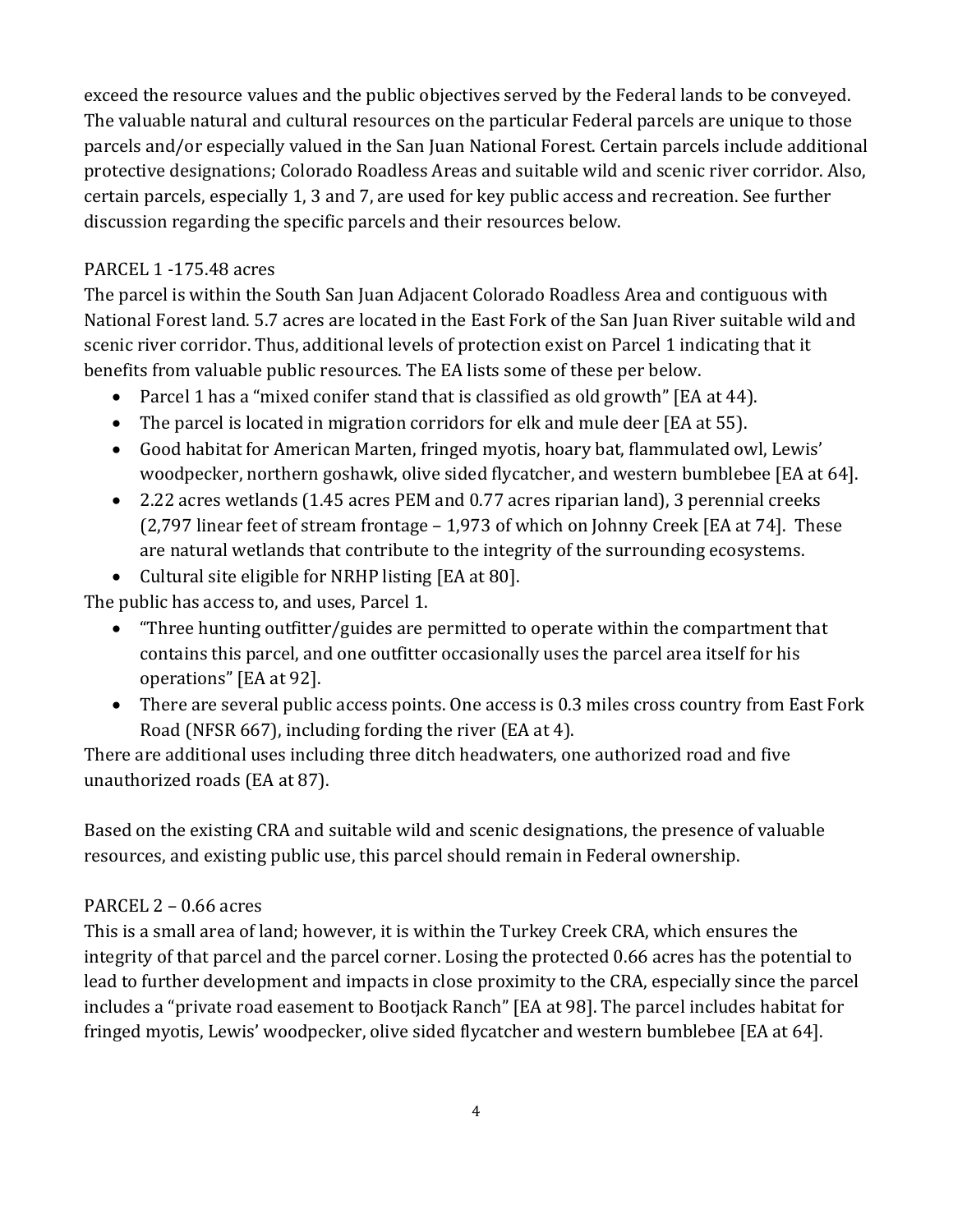# PARCEL 3- 16.4 acres

Parcel 3 is contiguous with National Forest land and adjacent to the San Juan River on the east side. The parcel has no improvements. There is direct public access from Highway 160; 0.17 miles along a path and then fording the river. This is also an important public access to the San Juan River. The parcel's southeast corner abuts a corner of the South San Juan Adjacent Colorado Roadless Area, creating a land connection and key linkage with the Turkey Creek CRA. This is the last public parcel along the Highway 160 corridor north of Pagosa Springs to Wolf Creek Pass. Hunting occurs on the property [EA at 92] and fishing occurs per public scoping comments. Other natural values include:

- There is habitat for the Forest sensitive species lesser yellow lady's slipper [EA at 48].
- Good habitat for fringed myotis, hoary bat, flammulated owl, northern goshawk, and olive sided flycatcher [EA at 64].
- 0.19 acres PEM wetland, 3.17 mapped floodplain acres, intermittent channel [EA at 75].
- Both the South San Juan Adjacent and Turkey Creek CRAs have scenic integrity objectives (SIO) of high or very high [EA at 36].

This is an important area of land in the National Forest. It is accessible to and used by the public, it has no improvements, and it includes special natural values. If it were conveyed to Bootjack Ranch, an important link in contiguous protected lands would be lost and a neighbor would lose their adjacency to public land and potentially some land value. There is the possibility of future development on the transferred land and adjacent lands impacting the parcel and the larger natural area, including the scenic integrity of the corridor.

## In addition:

The United States acquired title to a 241-acre parcel of which Federal Parcel 3 is a part of from a private individual in 1932 as part of a land exchange. In the deed, the oil and gas rights were reserved (Feasibility Analysis (FA) at 5).

Given that the land was acquired by the Federal government in a land exchange it appears inappropriate to transfer the land out of Federal ownership in another land exchange. If the Forest Service relied on the authority of the Weeks Act to obtain Parcel 3 by land exchange in 1932, then the Forest Service cannot trade that parcel as part of the Valle Seco exchange proposal. 16 USC s. 521 says that lands acquired under the Weeks Act "shall be permanently reserved, held, and administered as national forest lands".

# PARCEL 4 – 80 acres

Parcel 4 has important wildlife habitat.

- There is a 19.9 acre stand of "old growth" conifer [EA at 44].
- There is habitat for lesser yellow lady's slipper [EA at 48].

It is used for recreation (although lightly, per the EA).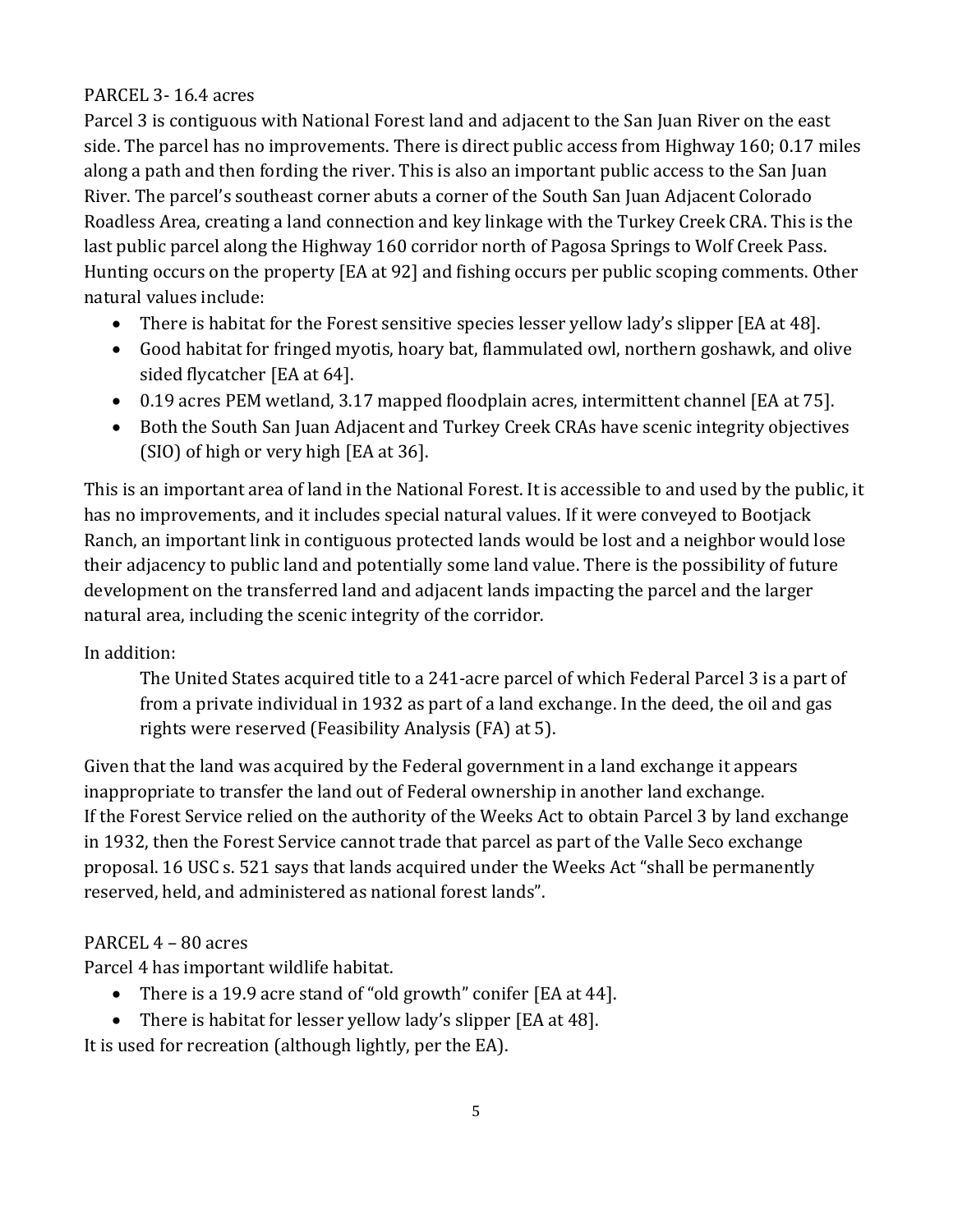Non- motorized access; big game hunting and hiking, hunting guides/outfitters all occur [EA at 92).

Parcels 4 and 5 serve as important buffer areas for proximate CRA's and Wilderness areas, and Parcel 4 has enough special resources to warrant keeping it in Federal ownership.

Conveyance of Parcel 4, per the land exchange proposal, would result in the proponent being able to connect their two private properties, whereas another private landowner would lose their direct access to public land and potentially some land value. There would be an overall loss of public access in this area plus reduced natural area connectivity. As shown on the Blanco Basin Area map (EA at 10), Parcels 4 and 5 extend the Forest Service land in two almost connecting fingers. Were those parcels to be exchanged into non-Federal ownership, the expanse of privately owned land would increase and the Forest Service land would be further reduced and separated.

# PARCEL 5 – 33 acres.

- There is a cultural site on Parcel 5 significant enough to merit a boundary modification from the original proposal.
- There are two small PEM wetlands [EA at 44 and 75].
- Habitat for lesser yellow lady's slipper [EA at 48].

The EA proposes changing the boundaries of Parcel 5 to exclude the cultural site; however, isolated sites have also been located on Parcel 5, indicating that there is value to keeping Parcel 5 intact to protect the resources and their context. Parcels 4 and 5 serve as important buffer areas for proximate CRA's and the South San Juan Wilderness. Parcel 5 has enough special resources to warrant keeping it in Federal ownership.

## PARCEL 6 - 20 acres

This parcel is small. It has a 0.1-acre wetland with diverse vegetation, including yellow orchid habitat. It is completely surrounded by private lands. Including it in an exchange makes sense provided the wetland and orchid habitat remain protected, e.g. through a conservation easement.

## PARCEL 7 – 55 acres

Parcel 7 is a key parcel for public access to, and use of, the national forest. NFSR 660A provides access through the parcel. While NFSR 660 is located very close to the edge of the parcel. NFSR 668 is also a nearby access. The parcel provides access to Castle Creek and White Creek that both flow through it.

- The parcel and NFSR 660A are used for big game hunting, dispersed camping, fishing, hiking, biking, and winter sports [EA at 93].
- Several hunting and non-hunting outfitter/guides are permitted to operate within the compartment that contains Parcel 7. None of the non-hunting outfitter/guides conducts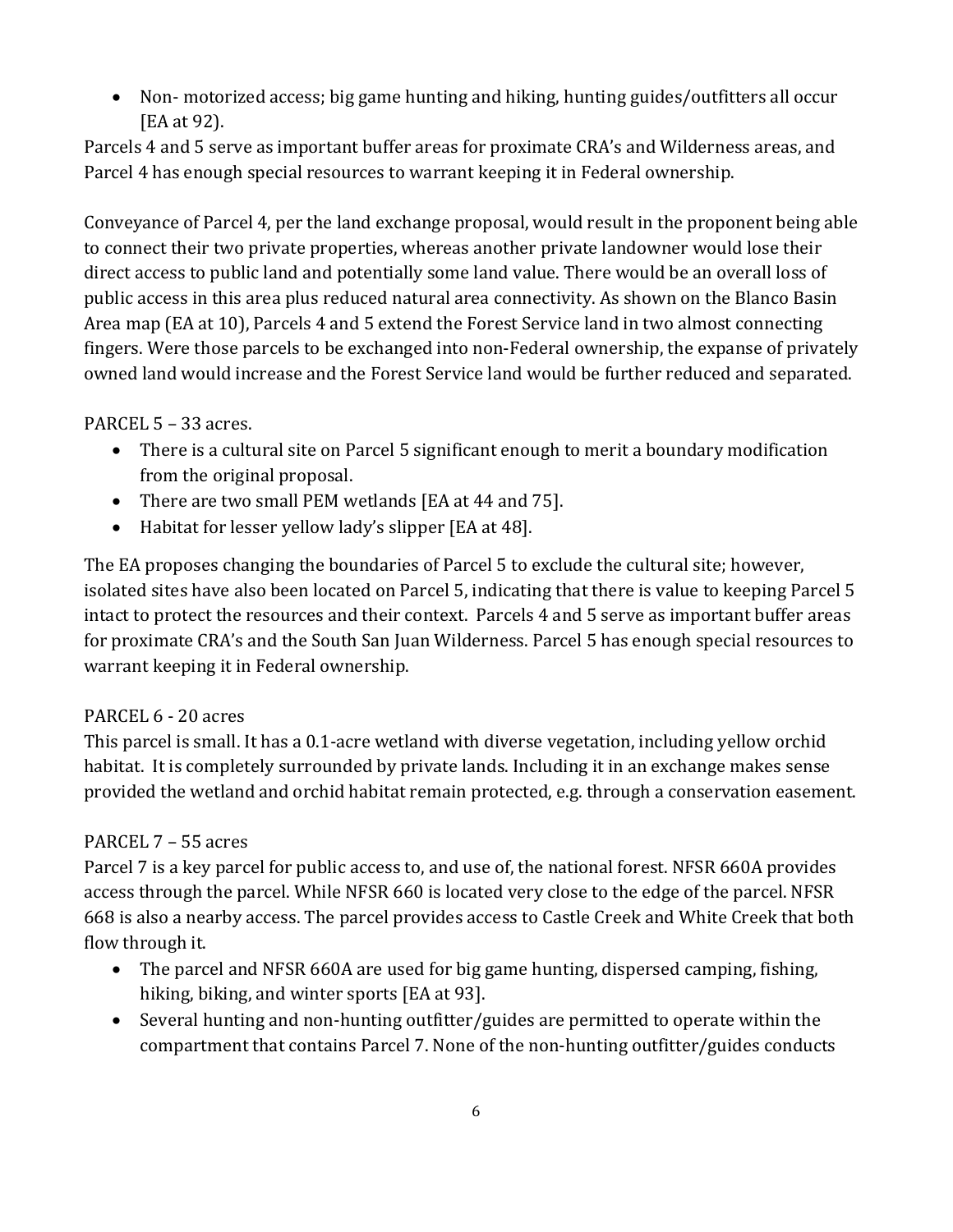activities within the parcel, but some day-use hunting outfitter/guides will occasionally use areas within the parcel" [EA at 93).

 There are at least four dispersed campsites on the parcel… users would have to travel several miles up the Castle Creek Road to find alternative dispersed campsites, and these sites are fewer in number and smaller in size" [EA at 96].

Parcel 7 also contains special resources:

- Riparian areas on Castle and White Creeks [EA at 45] 48 acres riparian [EA at 75], 1,413 linear feet stream frontage [EA at 75], and habitat for lesser yellow lady's slipper [EA at 48].
- Cultural sites eligible for NRHP listing [EA at 80].

If Parcel 7 were to be taken out of Federal ownership, it would create an unusual "indent" or "cutout" to the Forest boundary. For all the above reasons, especially the important natural and cultural values and public use, Parcel 7 should remain in Federal ownership.

# PARCEL 8 – 3.5 acres

This parcel appears to be less critical for retention.

However, it provides big game hunting and hiking; also, several outfitters are permitted to use the parcel [EA at 93]. If Parcel 8 were to be taken out of Federal ownership, it would create a "cut-out" to the Forest boundary.

PARCEL 9 – 0.02 acres

This parcel appears to be less critical for retention.

# PARCEL 11 – 68 acres

Parcel 11 has several significant and interesting resource values:

- 4.9 acre stand of "old growth" aspen, and 345.6 acres of "old growth" conifer (EA at 45).
- Perennial stream, two wet meadows and no noxious weeds [EA at 45]. Small acreage of low to moderate quality wetlands, including 200 linear feet Devil Creek [EA at 75].
- Habitat for lesser yellow lady's slipper [EA at 48).
- Cultural sites [EA at 80].

Parcel 11 occupies a critical location as a buffer between the following Federally owned areas: adjacent Piedra Area (part of the National Wilderness Preservation System), the Piedra Area Adjacent CRA, and the Piedra Stock Driveway Trail; and the nearby non-Federal lands. Transfer of this parcel would also create a "cut-out" in the Federal land boundary. This is contrary to the Forest Service's goal of "consolidation of lands" (EA at 13).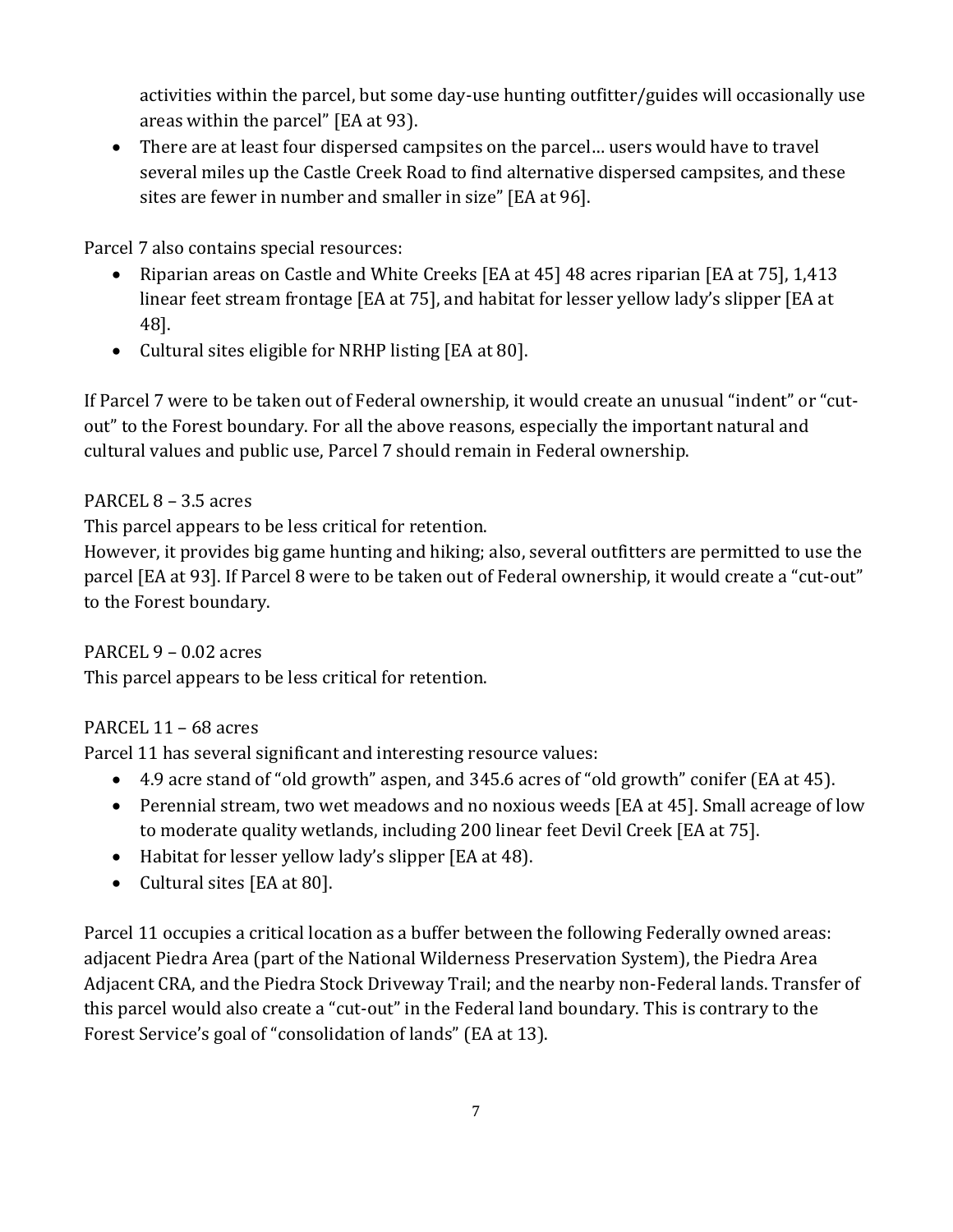If this parcel were to be transferred to non-Federal ownership, the resources on the parcel would no longer be protected. Instead of a having a natural area serving as a buffer between significant national forest lands and non-Federal lands, the potential for development and other man-made impacts affecting the significant Forest lands and user experiences on the trail, could increase. In addition, the parcel has special resource values. This parcel should remain in Federal ownership.

#### **II. IMPROVEMENTS SUGGESTED FOR THE EA**

#### A. COLORADO ROADLESS AREAS

Two of the parcels, Parcel 1 and Parcel 2, proposed to be exchanged from Federal to non-Federal, are currently designated Colorado Roadless Areas. The Forest Service is required to have a ninetyday comment period on proposed roadless area boundary changes. While this is a connected action, the implications of taking lands out of roadless area status and making them non-Federal has been addressed through a separate process. This proposed action should be more deeply considered in the EA as it is a connected action. Results from the Roadless Area scoping should be included in this EA. Per the website, 346 letters were received. Almost all the letters were AGAINST the proposal for removing the roadless designation.

#### B. THE EA IS INCONSISTENT IN THE WAY IT ADDRESSES FUTURE LAND USES

The EA addresses a potential future use of Parcel A under no action as a "hunting lodge and a fenced-in parcel" (EA at 22). The EA does not address under what authority the hunting lodge would be permitted and whether it would require review and approval from Archuleta County, with required standards for fire truck access, fire mitigation, road design, water supply, and sewer treatment. The Forest Service would likely not be required to provide further access to the parcel through ANILCA as there is an existing access, NFSR 653. Thus, it is unclear whether a "hunting lodge" would be constructed and used, and whether such is actually desired by the owners.

"(I)n September 2014, Bootjack Ranch, LLC purchased the Valle Seco property with the intent of including it in a land exchange with the Forest Service" (Feasibility Analysis at 1).

Given that possible future uses of Parcel A are included in the EA, it's important to consider possible future uses of Parcels 1-9 and 11, should they become non-Federal parcels. The EA does not describe future development potential of the parcels once they become privately owned. Rather, it refers primarily to future use for hay and grazing, except for "a driveway may be constructed across Parcel 8 to provide access to one of the three designated building envelopes" and clearing deadfall (EA at 24). Regardless of how the current owners use the property, subsequent owners may have different plans, for example, they may develop to the build-out potential under county zoning.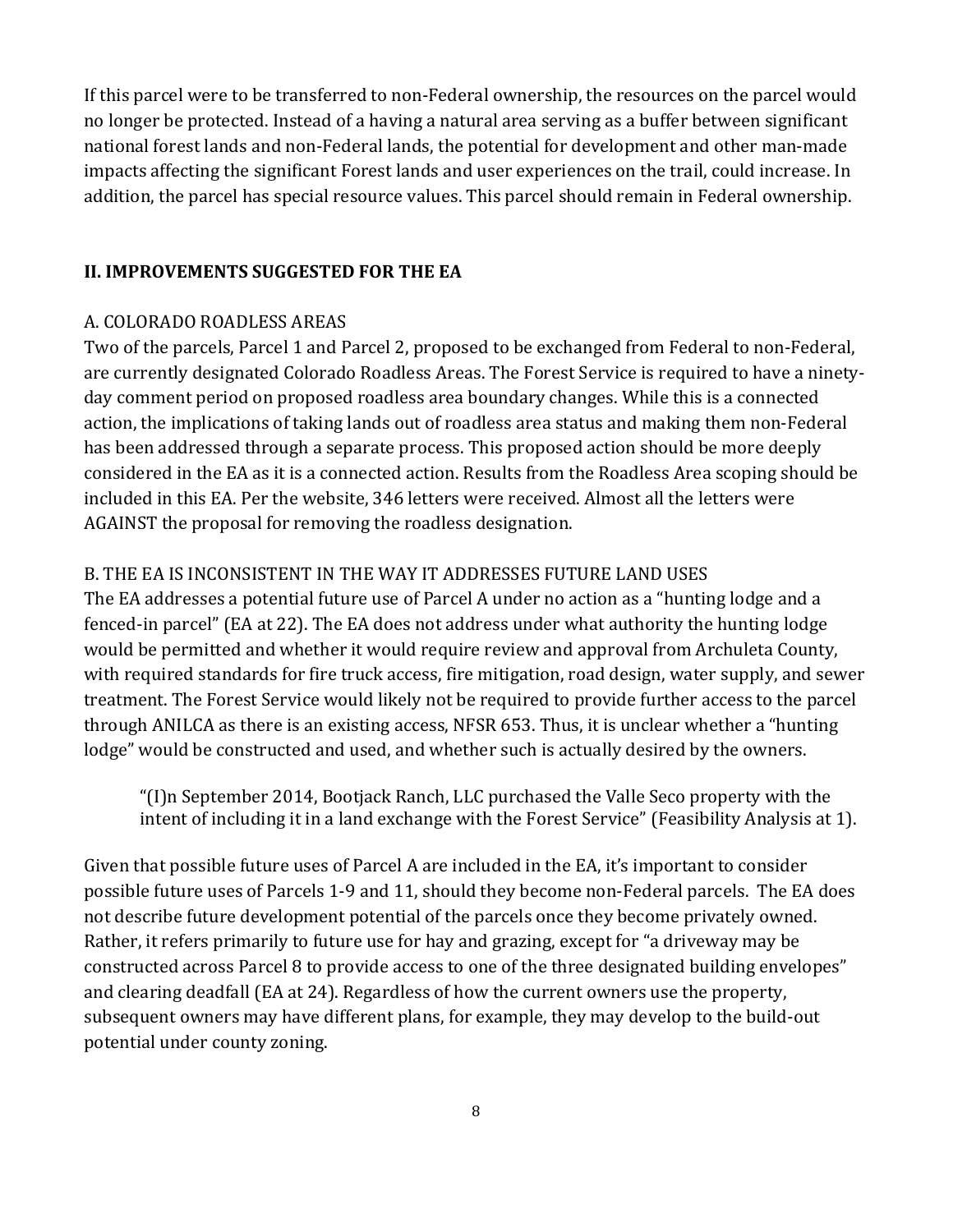Online research indicates that El Rancho Pinoso is part of the Lindner Ranches, which provide guided adventures including hunting, snowmobiling, horse riding, and fly-fishing.

The Lindner Ranches in southern Colorado are comprised of 3 high country working cattle ranches that also happen to be some of the best fly-fishing in the West: El Rancho Pinoso, Weminuche Valley Ranch and The Notch Ranch. These legendary ranches, located outside of Pagosa Springs, Colorado, have a combined 10 miles of private river running through the properties; all considered first class trout streams (https://lindnerranches.com/#).

They also offer accommodations and package deals. For example, 6 nights/5 days is listed at \$4,287 per person (https://lindnerranches.com/wpcontent/uploads/2020/01/erpRates2020.pdf).

The Saddleback Ranch, owned by Bootjack Ranch, would be the beneficiary of Parcels 1 and 3, while the larger Bootjack Ranch would acquire Parcel 2. Bootjack Ranch extends into neighboring Mineral County.

Set at a base elevation of almost 8,000 feet about (sic) sea level, the Boot Jack features unmatched views of the San Juan Mountains, world class fly-fishing, and numerous improvements. The 3,151-acre tract is surrounded on three sides by the San Juan National Forest and Weminuche Wilderness and includes seven miles of the West Fork of the San Juan River and Wolf Creek. Two existing conservation easements total 1,322± acres. Six lakes and several ponds all connect to the San Juan. The main residence is a four-bedroom 13,825-square-foot sanctuary with countless amenities, including a library, two private offices, seven fireplaces, and a 1,500-bottle wine cellar. Four additional log cabins accommodate up to 18 guests. Structures on the ranch total 77,200 square feet.

One of the most important assets of the Boot Jack are its senior water rights of 103± CFS, which would yield approximately 70 million gallons per day when fully utilized. (https://landreport.com/2010/04/sold-boot-jack-ranch-goes-for-47-million/)

The above are just a couple of examples of the types and values of resorts, ranches and large land parcels in Archuleta County as well as commercial uses of private steam frontage and hunting access. We request that the Forest Service take this type of information into consideration when analyzing existing and future land values in the appraisals and also when reviewing how land uses on the proposed exchange parcels might change. Most of the parcels proposed for exchange would afford the beneficiary land owners one or more of the following: additional privacy, additional road access, direct control over ditches, further building development potential, further value in hunting and fishing access, and overall increased value to their existing properties.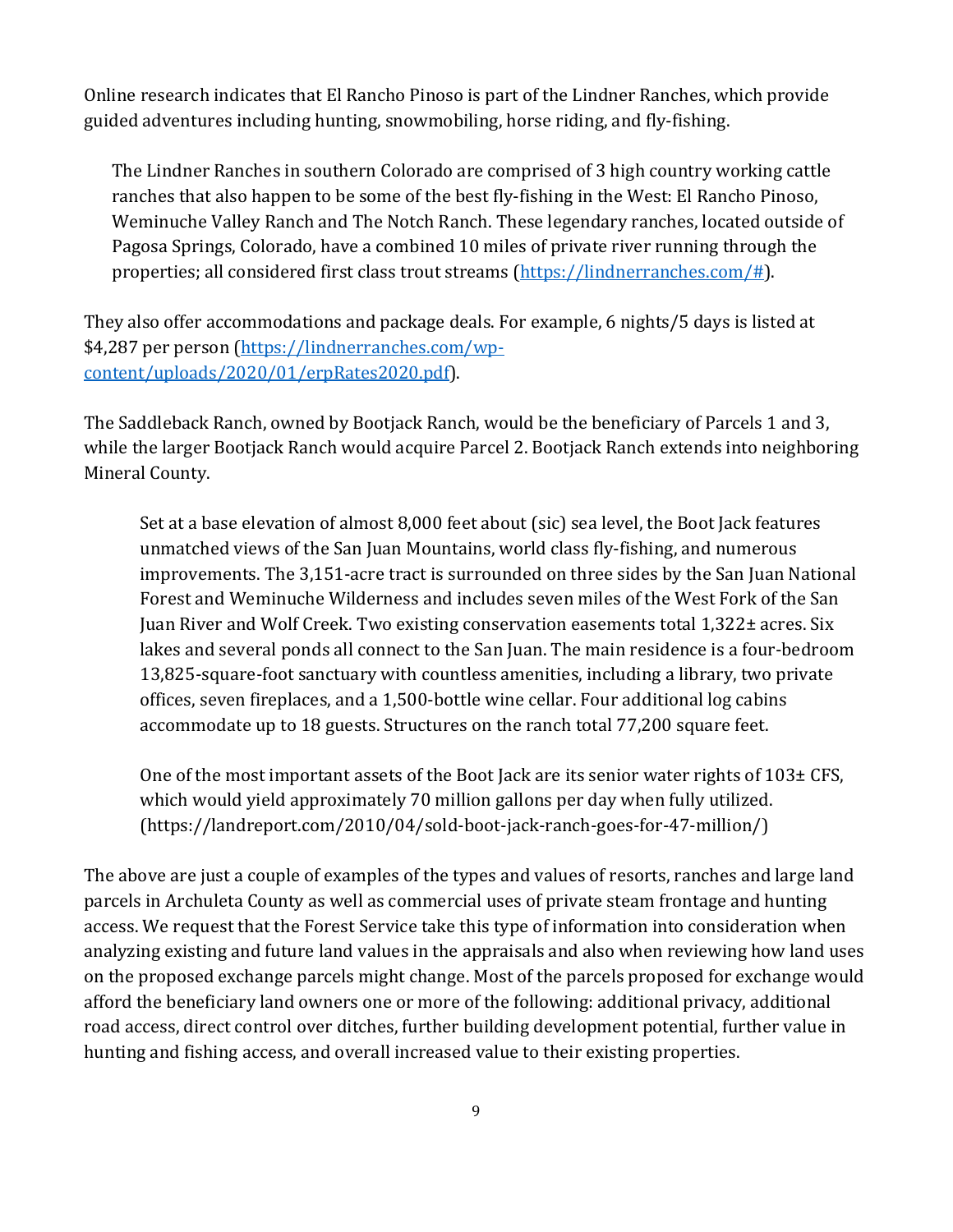## C. CUMULATIVE IMPACTS

The Cumulative Impacts sections in the EA isolated the impacts to within the context of the proposed exchange. Larger scale cumulative impacts, including those of other land exchanges, or uses of Forest land, have not been addressed, for example cumulative loss of or removal of Colorado Roadless Areas, loss of floodplain, cultural sites, river frontage, and increased privatization of public land. Not only should the quantity or amount of resources be considered, but also the quality of the resources. This practice undermines the purpose of analyzing the cumulative impacts as it ignores the cumulative part of the impacts.

In other public land exchange projects that COWPL has reviewed, including Sutey-Two Shoes (Sutey), Blue Valley Ranch (BVR), Buffalo Horn (BH) and the Berlaimont Access Road, we have noted cumulative loss of Penstemon Harringtonii habitat (identified as a sensitive species), (Sutey, BVR and Berlaimont), loss of river frontage (Sutey, BVR and BH), and loss of wetlands with no mitigation (Sutey, BVR). These are examples of how among several projects, impacts to resources accumulate.

# **III. THE PROPOSAL FOR THE LAND EXCHANGE BY THE NON‐FEDERAL PARTIES APPEARS MANIPULATIVE**

The Feasibility Study states that Bootjack Ranch bought Parcel A with the intent of using it as an exchange parcel.

"However, in September 2014, Bootjack Ranch, LLC purchased the Valle Seco property with the intent of including it in a land exchange with the Forest Service" (Feasibility Analysis at 1).

Bootjack Ranch bought the property in 2014 and gated it, closing road access via NFSR 653. The previous owners would not sell to the USFS [EA at 30] but they did allow access on NFSR 653. Currently,

"The non-Federal Party has made the non-Federal Parcel A available to the Forest Service on the basis of exchange only" (EA at 30).

It appears that Bootjack Ranch is threatening the type of development that would most negatively affect the elk herd to heighten consternation amongst Colorado Parks and Wildlife.

Western Land Group is representing the private land owners who will be the beneficiaries of the exchange. In the last eight years, COWPL has analyzed several large land exchange proposals. At least two (Sutey and BVR) included Western Land Group as the private landowners'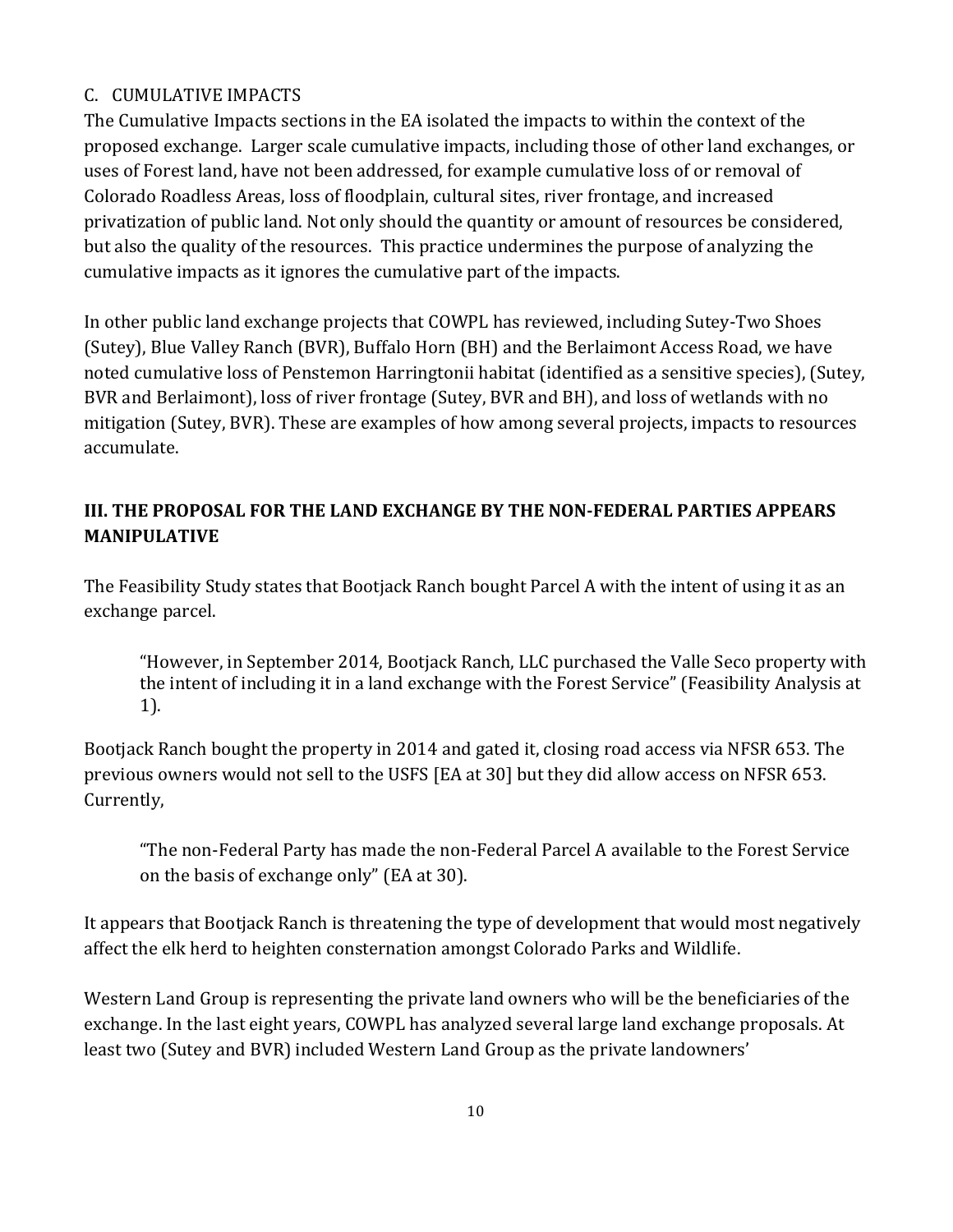representative. COWPL observed similar patterns in those proposals to the Valle Seco proposal, for example:

- A group of three or more private landowner beneficiaries is assembled and only one of those entities provides the parcel/s to be exchanged to the Federal party. The contract among the proponents is not disclosed to the public.
- The private proponent obtains a property that is desirable to the Federal Agency to exchange for the parcels that they and the other beneficiaries desire.
- The outcome of the exchange would be an expansion of the proponents' private land, increased direct private access to Federal land for the proponents, and reduced public access to Federal land.

#### **IV. SCOPING AND PUBLIC COMMENT**

There was an opportunity for the Forest Service to further publicize and inform people about the proposed exchange, for example, the BLM regularly provides helpful open house events in proposed land exchange projects. COWPL feels that starting the comment periods on the Friday before holiday weekends is intentional to minimize public engagement. All the documents cited and referenced in the EA should have been posted on the website at the time of release and all public comments regarding the proposed exchange should have remained on the website. (Most comments are available there now.)

An overwhelming majority of the public comments submitted during the initial scoping period voiced opposition to this exchange; the agency removed these comments from the website prior to the release of the draft EA and re-posted them at COWPL's request. The draft Environmental Assessment noted how many comments were submitted- 3,044, but included the text, "of these, 2,969 were form letters" [EA at19]. There is no reference to the total number of comments opposing the exchange and the total number supporting it, although we know from review, that the majority of the "form letters" were opposed to the proposed project.

Public comments should be considered in their entirety. Closer inspection of the "form letters" indicates that signees sometimes modified the content and/or added a personal message. A member of the public adding their name to a text should imply that the text reflects their opinions on the matter. The letter should be reviewed and considered, rather than dismissed out of hand. The exchange process is a dense one, and there are organizations willing to clarify that process and provide information to members of the public who perhaps don't have the experience or the time to navigate a lengthy Environmental Assessment document.

 A point repeatedly made in the scoping comments is that in 2013 the USFS committed to protect the South San Juan Adjacent Roadless Area and Turkey Creek Roadless Area for the public benefit [2013 San Juan Forest Plan]. The overwhelming majority of the public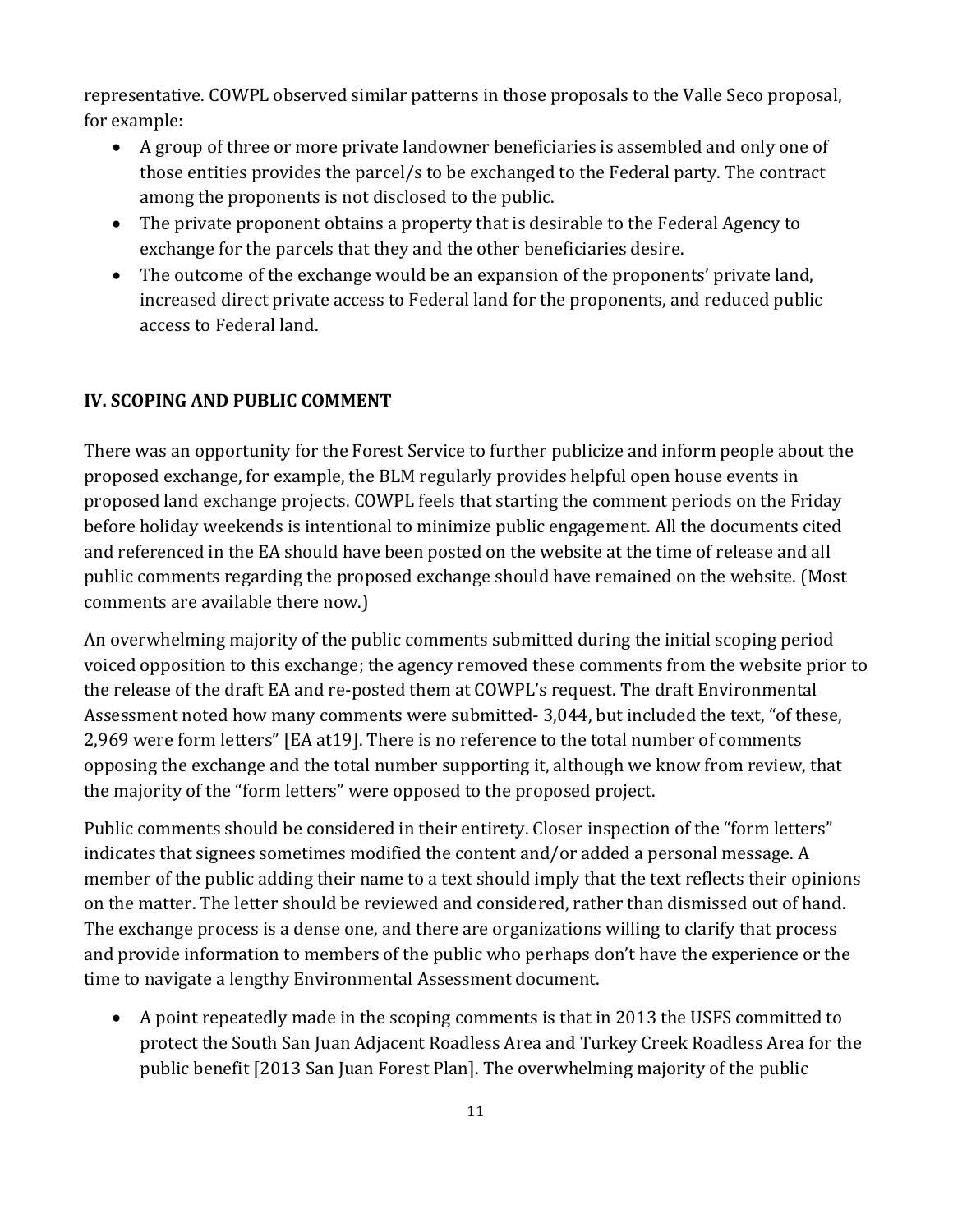comments reiterated this commitment, and people feel that this commitment is no longer being honored.

- Many of the public comments submitted since the release of the draft Environmental Assessment have called for a more thorough study of potential environmental impacts by way of an Environmental Impact Statement.
- Recent comments also overwhelmingly object to the disposal of wilderness quality roadless area lands and suggest that the best course of action would be for the Forest Service to buy Valle Seco outright using the Land and Water Conservation Fund.
- The majority of public input has stressed that cutting off the already limited San Juan River access upstream from Pagosa Springs would be a mistake.
- Public comments have also called for a more transparent process on behalf of the public interest, and cite Western Lands Group as an active advocate for the non-Federal proponents.

Public input throughout this process should be given the weight and consideration it deserves.

## **V. AFFECTED ENVIRONMENT AND ENVIRONMENTAL CONSEQUENCES**

#### A. CULTURAL RESOURCES

Table 15: Cultural Resources found within Federal Parcels, identifies 5 NRHP eligible sites and 9 isolated finds (EA at 80).

Parcels, 1, 5 and 7 include eligible sites, while Parcel 5 has four isolated finds as well. Given the amount of sites and finds on Parcel 5, it seems inappropriate to convey that parcel to non-Federal ownership. In addition, Parcel 1 has a historic habitation site (EA at 81).

Federal Parcel 11 is the only Federal or non-Federal parcel within the Brunot Agreement area... The Ute Mountain Ute and Southern Ute Indian Tribes have agreements with the State of Colorado recognizing their hunting and fishing rights within the Brunot Agreement area (EA at 80).

The EA proposes mitigation in the form of recording for several NRHP sites and proposes that the non-Federal owners would be advised on avoiding and monitoring the site(s) and a conservation easement would be placed on Parcel 11. "Brunot Agreement hunting and fishing rights would continue to exist on Parcel 11 even after it is conveyed into private ownership and the private landowner cannot restrict access to off-reservation rights" (EA at 81).

COWPL is concerned that the protection proposals per the EA will not be enforceable and there is no guarantee that non-Federal owners will protect the resources as well as they would be protected under Federal ownership. Plus, the resources would no longer be available to viewing by the public. Similarly, it would be better to keep the Brunot Agreement lands in Federal ownership for easier access to the lands by the Ute tribes.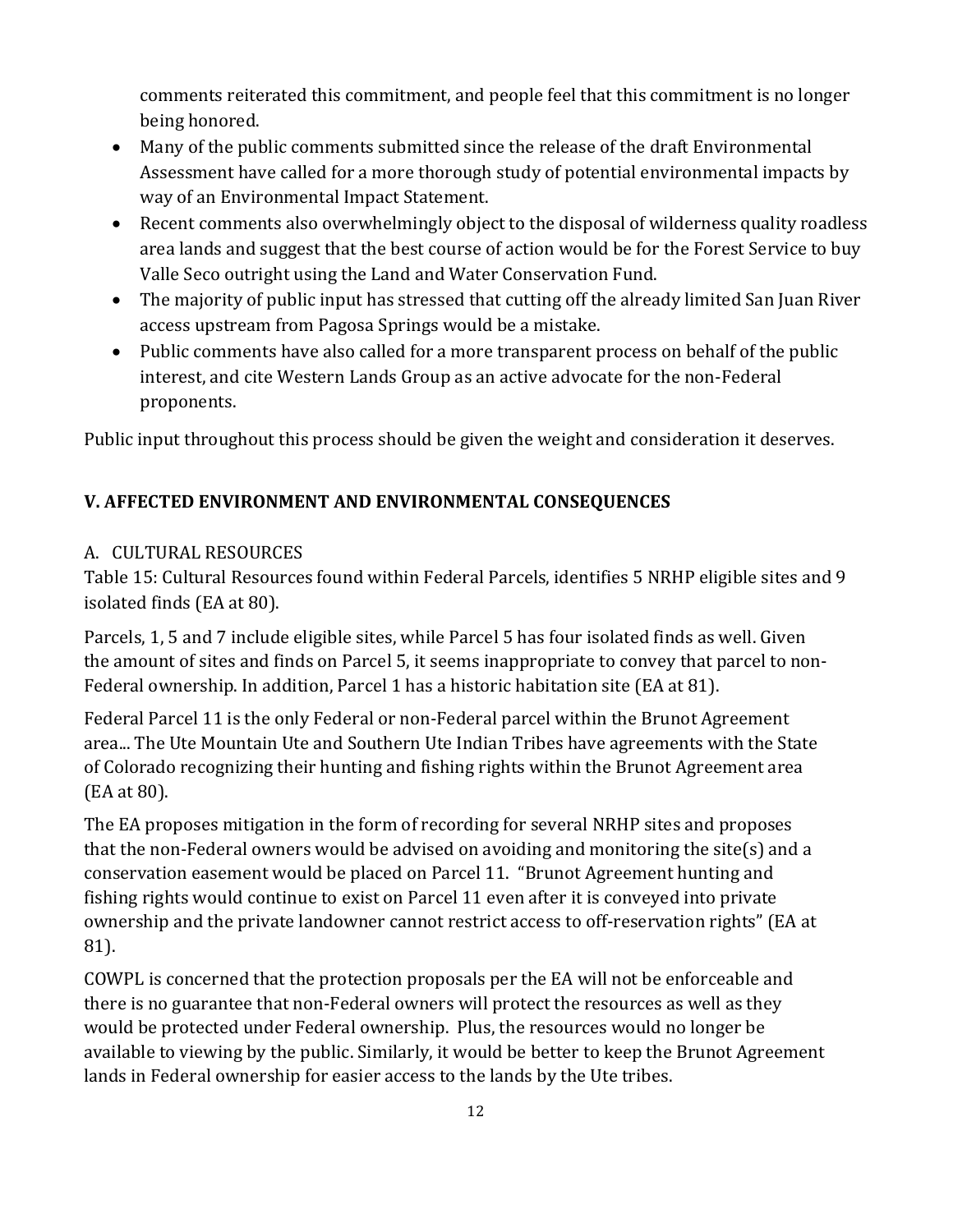The EA states that "[n]o cultural resource inventories have been completed for non-Federal Parcel A." Id. at 79, 80. The Forest Service should conduct such surveys so that it and the public will know what cultural resources it would receive in the exchange.

#### B. GEOLOGY AND MINERAL RESOURCES

The document raises the management challenges of managing mineral leases and the dangers of split estates on the Federal lands. However, because the proponent does not own all the private mineral rights under Parcel A, the LEX would not change this. If the agency were to close the exchange prior to the acquisition of all the mineral rights under Parcel A, the public could wind up with a worse situation than the status quo. Overall, 30% of the mineral rights, (including all of the mineral rights under tract B – there are 3 tracts there) under A remain in 3rd party ownership [EA at 85].

## C. ACCESS AND TRANSPORTATION

"Previous land owners have allowed access on the road through the private property for administrative and public use. However, in 2015 the current landowner locked the gate across the road at the northern property boundary. It has been closed and locked and the public has been denied access through the property to the NFS land south of the property since that time. The private landowner has operated motor vehicles and heavy equipment on the road through the private property as well as off-road on the private property. The landowner has also done some maintenance on the road through the private property" [EA at 86].

Prior to 2014, the previous owners allowed access through the property onto the Forest. Bootjack Ranch acquired the property with the intent of using it in an exchange with the Forest Service (FA at 1). It appears that Bootjack Ranch wanted to raise concern as they promptly gated the road and discontinued administrative and public access. They also operated vehicles and equipment on and off-road at the property. Bootjack Ranch appears to be holding the road hostage in order to force the Forest Service to approve a land exchange.

Per previous sections, it is unclear whether it is better to have public motorized access on NFSR 653 through Parcel A, providing access and recreation on Parcel A and on the parcel to the south, or whether it is better to limit access and enhance elk and deer habitat, and possibly increase the CRA. However, to fully realize the wildlife value of Parcel A, Road 653 would need to be closed to public use.

Among the Federal parcels to be exchanged, it appears that one administrative and public road would be lost; NFSR 660A. In addition, general non-motorized public access to adjacent Forest Service lands would be lost or reduced on all parcels other than 6. This would affect many current users and it is unclear whether enhanced road access will be provided on Parcel A.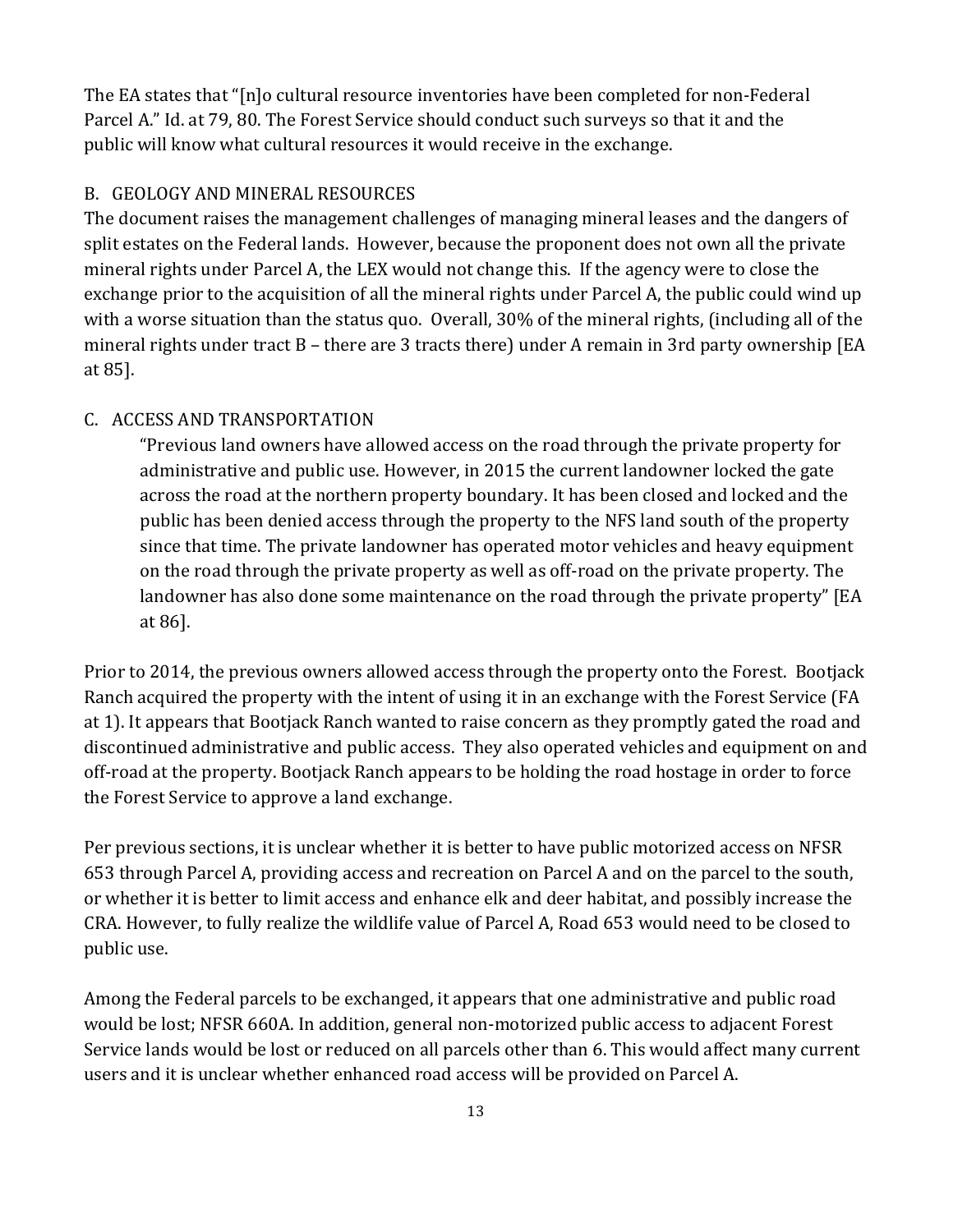Non-Federal Parcel A, proposed to be acquired does not include any creeks or land adjacent to creeks. Federal parcels: Parcel 1 includes portion of three creeks; Johnny Creek, Deer Creek and a tributary. Parcel 3 contains a portion of Johnny Creek. White Creek and Castle Creek converge on Parcel 7. Devils Creek crosses Parcel 11. Parcel 2 is 85 feet from the West Fork of the San Juan River. Parcel 3 boundaries are 100 feet east and south of the medial line of the San Juan River. Parcel 5 is 125 feet from the Blanco River (EA at 73-76). In sum, four parcels include creeks and an additional two parcels are close to rivers. There would be a net loss of river frontage and river access, as well as riparian vegetation, if the exchange proceeds.

#### D. RECREATION

With reference to NFSR 653 on Parcel A being closed by the current landowner:

This has resulted in ongoing dissatisfaction amongst many recreationists—mostly hunters—as evidenced by the numerous inquiries and complaints received annually by the Pagosa Ranger District about the loss of access on the road. However, the closure of the road has been viewed by some hunters as an improved condition for the relative seclusion it offers those able and willing to hike around the private land to access the NFS lands south of Parcel A (EA at 91).

The EA should document specifics of the types and amount of complaints, frequency and timing.

In reference to Parcel A becoming a non-Federal parcel:

"In sum, this alternative [2] will provide the public, especially hunters, with increased recreation opportunities and ease of access in areas that are either currently closed to the public or difficult to access. However, opportunities for relative seclusion will be diminished, and instances of perceived crowding are likely during the latter portion of the big game hunting seasons" [EA at 95).

The "increased recreation opportunities" do not replace the loss of river access for fishing or the sense of seclusion currently available on Federal parcels proposed to be conveyed.

Parcel 1 is mostly used for hunting, and some fishing. Three hunting outfitter/guides are permitted to operate within the compartment that contains this parcel, and one outfitter occasionally uses the parcel area itself for his operations (EA at 91). Parcel 3 - Three outfitter/guides are permitted to operate within the compartment that contains this parcel, but do not utilize the parcel itself for their operations due to the access difficulties (EA at 92). There is an old non-motorized path on Parcel 3. Parcel 4 includes hunting, cross country walking and hunting outfitter guides permitted to operate. Hunter/outfitter guides are permitted to operate on Parcel 5 as well. Parcel 7 has at least four dispersed campsites, hunting and fishing. The road on it is used for hiking, biking, skiing, snowshoeing. Various guides use the parcel. Parcel 8 has permitted outfitters and guides and is mostly used for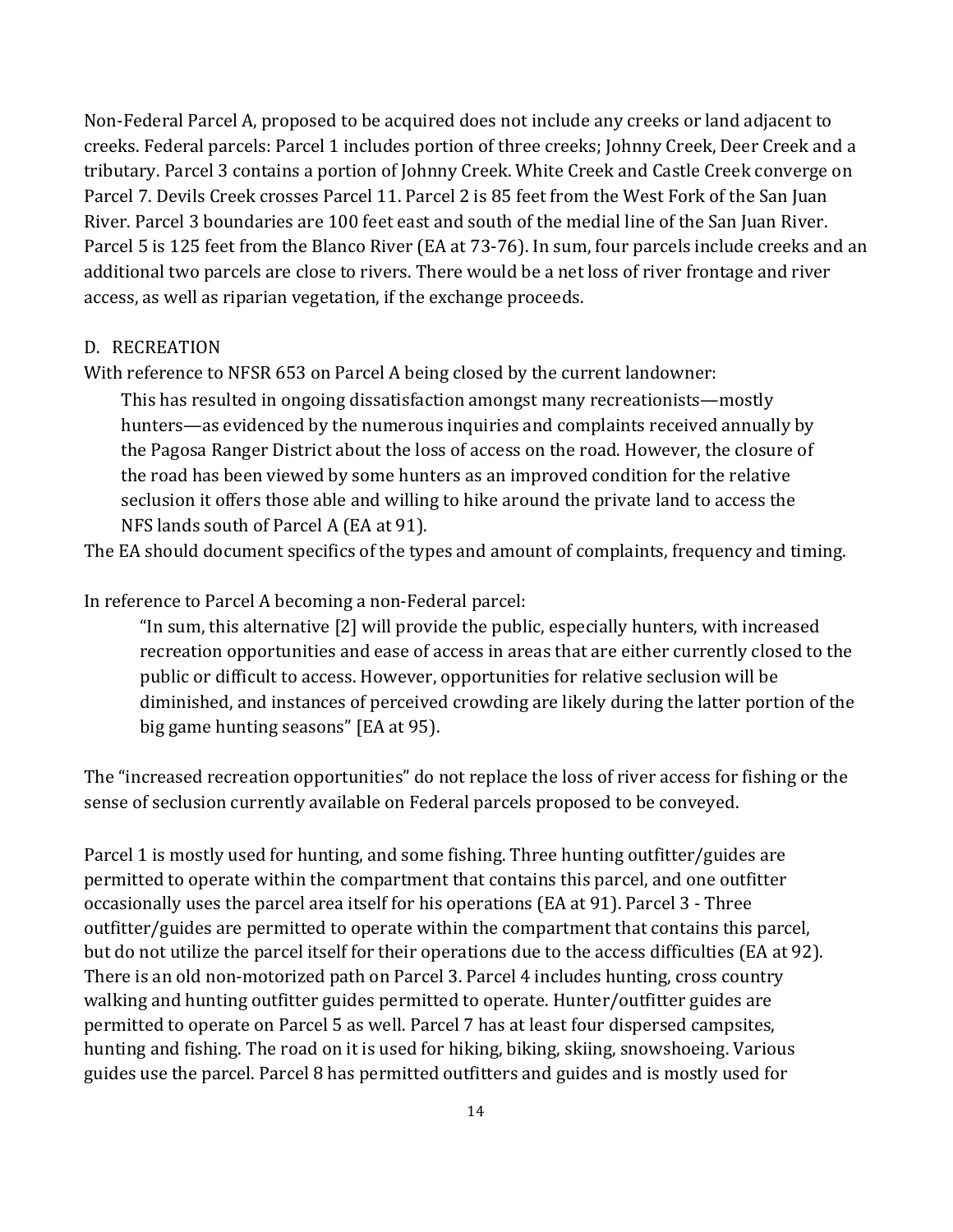hunting and cross-country walking. Parcel 11 provides an important buffer for users of the Piedra Stock Driveway Trail and outfitter guides are permitted.

Per the above references to the EA, the described recreation opportunities would be lost, especially fishing and cross-country walking in easily reachable locations. The impacts from loss of Parcel 7 appear to be especially significant. It is not known whether hunting guides/outfitters would be permitted to use Parcel A.

## **VI. APPRAISALS AND VALUATION**

A fair, proper and transparent valuation of the parcels in a proposed land exchange is crucial to a Public Interest Determination and yet the details of any valuation procedures, appraisal instructions or deliverables have not been made available to the public. See Appendix 1, attached and incorporated herein, for COWPL's comments regarding appraisals and valuation.

#### **VII. ADDITIONAL COMMENTS NOT COVERED ABOVE**

#### (1.5.1) FOREST PLAN DIRECTION

There are two desired conditions related to land adjustments. The first desired condition is that "surface and mineral ownership within the planning area is consolidated in order to meet resource and community needs and to facilitate efficient land management" (Forest Plan Desired Condition 2.18.2 at 141). The second desired condition is to retain and/or acquire "river frontage, riparian areas and wetland ecosystems, and other lands that would enhance or protect recreation, open space, scenery, clean air and water, and key habitat for species" (Desired Condition 2.18.3 at 141). Two guidelines are listed to meet the second desired condition. The first guideline (Guideline 2.18.16 at 142) "describes situations under which the SJNF should acquire or retain lands" [EA at 14].

The exchange does not result in a net gain of any of these criteria or net benefit to the public. There is no guarantee that the exchange will not result in a split mineral estate. It appears that the public would lose river frontage, riparian lands and wetlands. The public would lose river access (fishing and hunting) for vehicular access to upland game habitat (hunting).

"Forest Plan Guideline 2.18.16 describes various types of lands that should be acquired or retained, including lands that contain wetlands and/or floodplains and associated riparian ecosystems. Some of the parcels that could be disposed of as part of this land exchange proposal contain wetlands and/or floodplains and associated riparian ecosystems.

Guideline 2.18.17 identifies various items to be considered when conveying lands (this includes where exchange of lands brings into federal ownership higher critical resources or values). If alternatives 2, 3, or 4 are selected, the authorized officer must determine that the resource values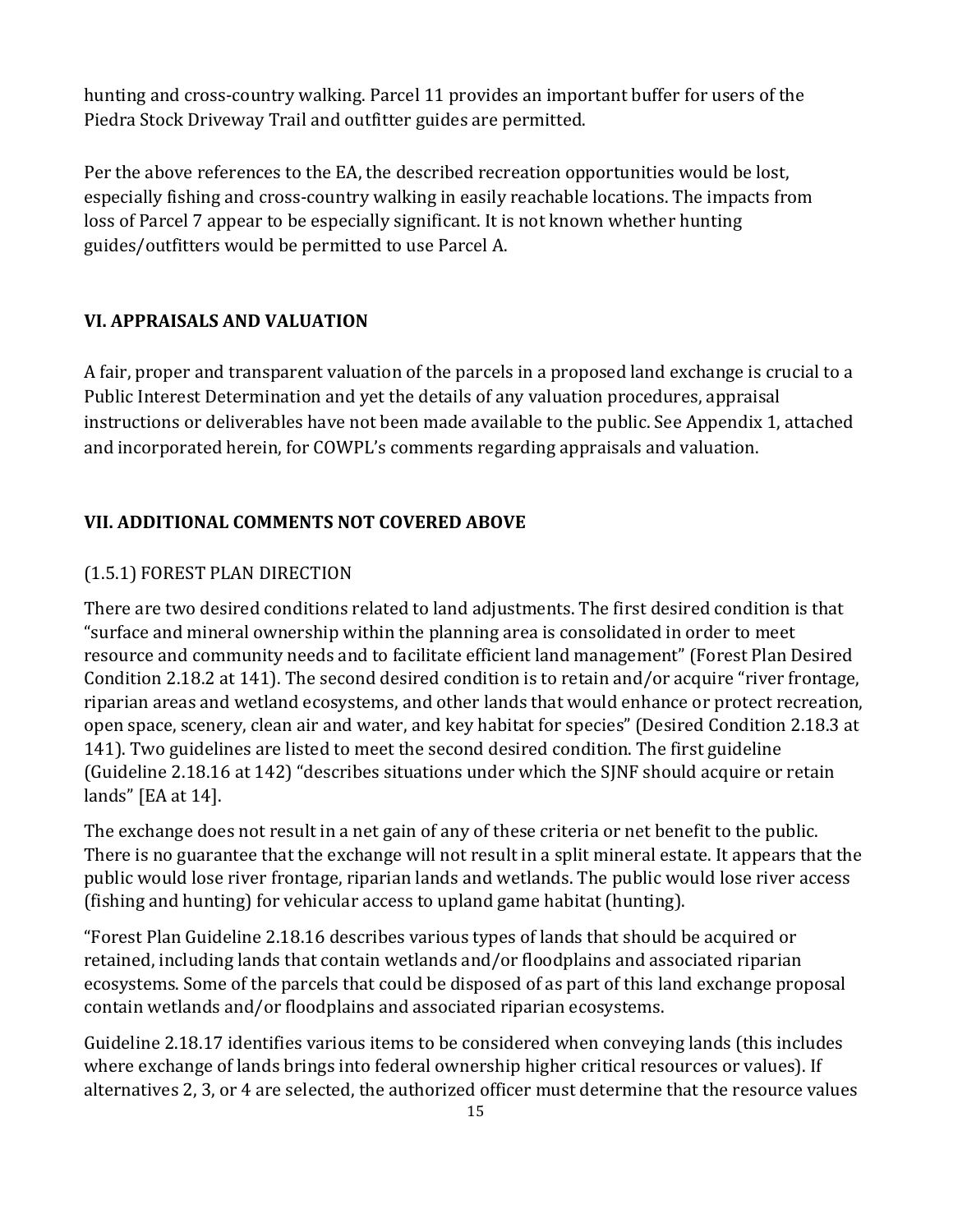and the public objectives served by the non-Federal lands to be acquired equal or exceed the resource values and the public objectives served by the Federal lands to be conveyed. "If an alternative is selected that would deviate from Guideline 2.18.16, or any other Forest Plan Guideline, the Responsible Official for the project decision must record the reasons for deviation and explain how the intent of the guideline is being met through alternative means. This would be addressed in the project decision notice and public interest determination" [EA at 18].

Have the above points been considered prior to or during this NEPA process? The document does not make this case, and it should.

"Chief of the Forest Service may modify the boundaries of any designated Colorado Roadless Area or add new Colorado Roadless Areas based on changed circumstances (36 CFR 294.47(a)). For this project, three changed circumstances have been identified: 1) the opportunity to conduct a land exchange to acquire critical winter range and a crucial migration corridor for elk and mule deer in the Valle Seco area; 2) the opportunity to acquire jurisdictional control over National Forest System Road 653 in the Valle Seco area; and 3) the closure of all or portions of three system roads (NFSR 653.C, NFSR 653.D and NFSR 619) in the Valle Seco area that have been decommissioned since the Colorado Roadless Rule has been in effect" [EA at 18].

This seems a self-serving argument. The land exchange does not alter the Forest Service's ability to close and decommission roads under its jurisdiction; they have the discretion to do so at least every 10 years under their travel management process. The only changed circumstance here is the possibility of the land exchange and the incorrect assertion that the exchange presents an otherwise non-existent chance to close roads in the system seems like the agency is grasping for good reasons to do it.

The previously undertaken 90-day comment period on removing acreage from the South San Juan Adjacent and Turkey Creek roadless areas did not address the idea of adding non-connecting acreage to another CRA to make up for the loss. This should all be considered in a more comprehensive planning process.

#### CONSERVATION EASEMENTS

Since the EA proposes conservation easements as mitigation for certain environmental impacts, including privatizing land suitable for wild and scenic river corridor designation, it is necessary to examine the limitations of conservation easements. The most important point about conservation easements is that their certainty exists in theory, and may not always prevail in practice.

Theoretically, conservation easements provide permanent protection from any activities specifically identified within the easements. Specific objectives and careful crafting of an easement are important, as ambiguity can lead to contention over the intent of the easement; specificity is protection. It is not uncommon for landowners and Grantees to have different interpretations of the terms of an easement. The farther removed ownership becomes from the original Grantor, the wider this interpretation gap is likely to become, especially when easements are vague or silent.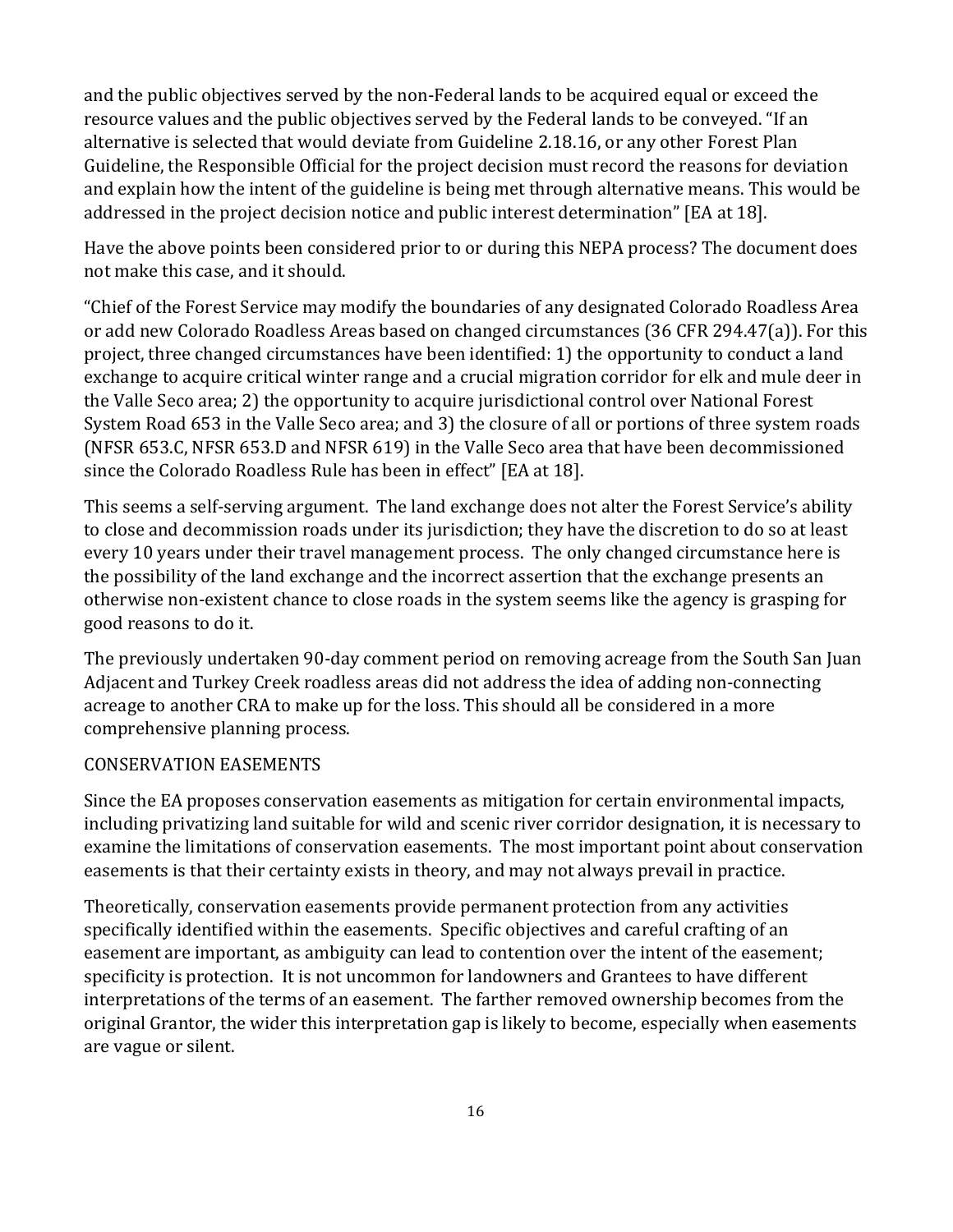Thus, the actual level of protections depends on several unpredictable factors such as the Grantee's abilities to monitor the property and identify changing conditions thereon, both parties' willingness to pursue mitigation if required, and the Grantee's willingness and resources to undertake enforcement as necessary. Currently, a lot of conserved lands are leaving the families that conserved them. This phenomenon is generating a lot of discussion among the conservation community about what types of and levels of resources will be necessary to counter anticipated legal challenges from new owners who are not familiar with or not philosophically aligned with the conservation easements.

A common misconception about conservation easements is that they remain constant; in fact, it is possible to amend an easement, if the Grantee is amenable to doing so. Fortunately, accredited land trusts do maintain a list of guidelines under which they will consider such action; but again, the less specific the guidelines, the more leeway for interpretation.

The discretionary aspect of amendment and enforcement leaves easements vulnerable to the human element. Unless there is clarity and awareness about, and willingness to, protect the original intent of the easement, the potential exists for permitted degradation of the resources the easement was crafted to protect. Another factor is most land trusts' dependence on private donations to sustain their mission. This dependence may put the Grantee in a position of having to choose whether to compromise on resource protection or risk foregoing a large and perhaps needed donation.

Ideally, these documents would have already been drafted and made available for public scrutiny. In the future, they would be placed in escrow at the release of a Record of Decision, pending completion of the land exchange.

#### **VIII. CONCLUSION**

Per the above, this proposed land exchange would not be in the public interest and the best alternative is Alternative 1 – No Action, at this time. If the Forest Service chooses to move forward, given the enormity of issues, the next step should be an Environmental Impact Statement that further addresses the concerns described herein and those described by other parties.

Thank you for your consideration of our comments.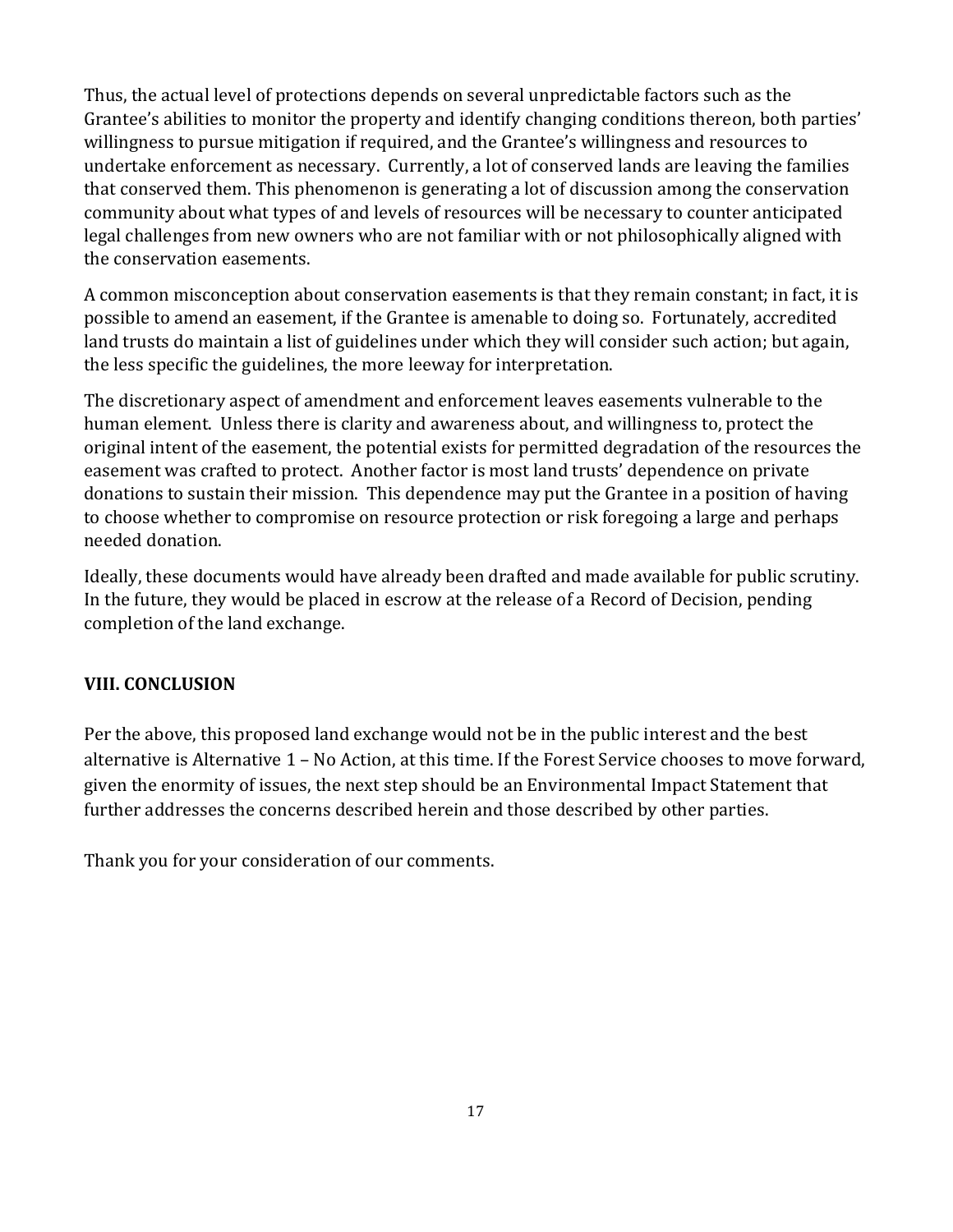Yours sincerely,

)aug

James Katzenberger, Board Member And the Board of Directors, Colorado Wild Public Lands

Colorado Wild Public Lands PO Box 1772, Basalt, CO 81621 coloradowildpubliclands@gmail.com

Rocky Smith, Independent Forest Management Analyst 1030 N. Pearl St. #9 Denver, CO 80203 303 839-5900 2rockwsmith@gmail.com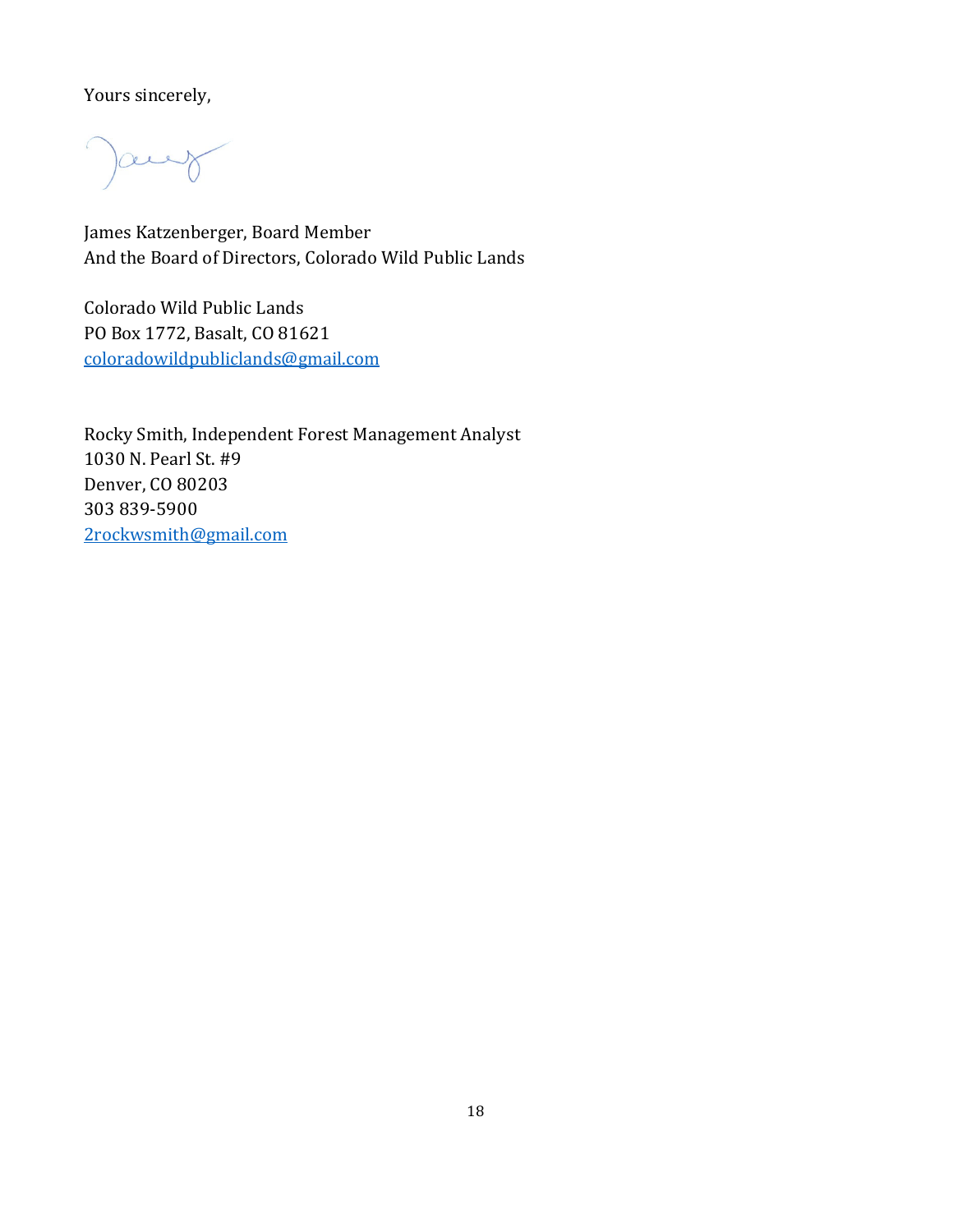

**Colorado Wild Public Lands** PO Box 1772, Basalt, CO 81621 coloradowildpubliclands@gmail.com coloradowildpubliclands.org

# **APPENDIX 1 ‐ APPRAISALS AND VALUATION**

# **INTRODUCTION**

A fair, proper and transparent valuation of the parcels in a proposed land exchange is crucial to a Public Interest Determination and yet the details of any valuation procedures, appraisal instructions or deliverables have not been made available to the public. Colorado Wild Public Lands (COWPL) submitted scoping comments on December 12th, 2019. These comments specifically requested information regarding the valuation and appraisal process.

The end of the original Agreement to Initiate (ATI) provides an apt "Notification Statement" (ATI at 2):

Public Availability of Property-Related Information. Any party who has signed below acknowledges receipt of this notification: All documents pertaining to both Federal and non-Federal lands necessary for the evaluation, processing and consummation of a land adjustment transaction, including but not limited to **appraisals**, timber cruises, specialist reports, geology/mineral report, title and other property information, are subject to public availability pursuant to the Freedom of Information Act (5 U.S.C. 552) and the Privacy Act (5 U.S.C. 552a).

(emphasis added)

Thankfully, many of these materials have been recently posted on the Forest Service (FS) project website for public scrutiny. Appraisals and supporting valuation documentation, despite their critical role in this land acquisition transaction, remain conspicuously absent. Alongside the draft Environmental Assessment (EA), appraisal instructions are a noted milestone prior to issuance of the draft Decision Notice (ATI at 9)

The appraisal instructions may have a significant impact upon any value conclusions for the Federal parcels. The instructions directing the treatment of the parcels will impact comparison selection and the appraisal analysis. COWPL requests disclosure of the appraisal instructions and that the following comments are considered in such.

The proposed exchange is a "value-for-value land exchange" (EA at 1) and yet the EA precludes discussion of parcel values by stating "the process to determine the values of the parcels is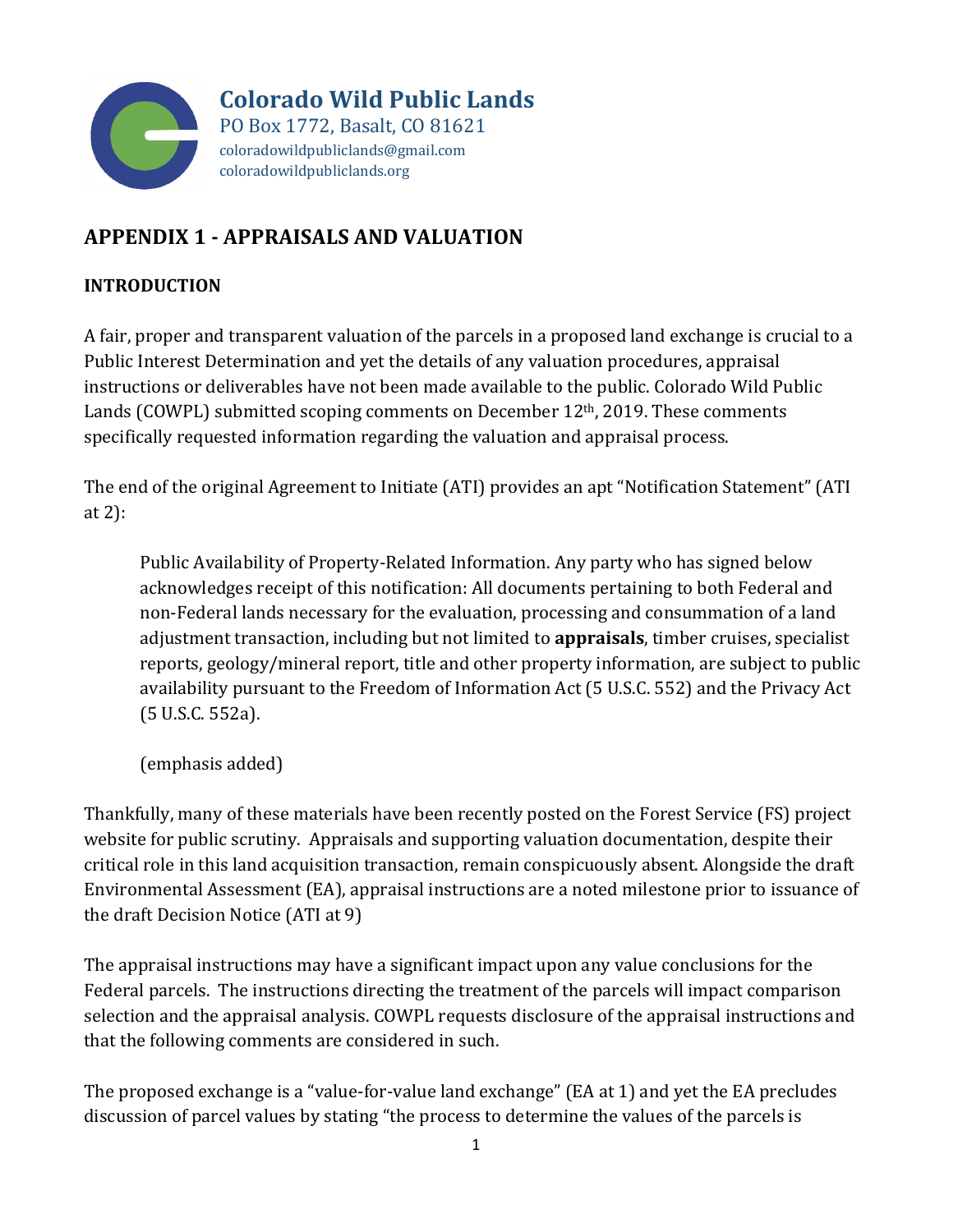separate from the NEPA process" [EA at 1]. The sizes, shapes, acreages, surface and mineral rights and precise locations of the exchange parcels – all characteristics which are relevant to the NEPA process – remain subject to appraisal and value equalization. Moreover, the Implementation Schedule provided in Exhibit C of the ATI (original ATI at 17, revised 1-2020 at 5), bundles the following into ACTION ITEM #40:

- NEPA document and supporting documents
- Draft decision
- **Appraisals and reviews**
- Draft exchange agreement
- Initial file material including Roadless Area modification

Modification #1 to the ATI was fully signed by the proponents on April 13<sup>th</sup>, 2020 and executed by the Forest Supervisor on May 5th, 20201. When examining the Implementation Schedule (revised Exhibit C, 1-2020), action items scheduled prior to April, 2020 are marked as completed, and the earliest next steps noted for April, 2020 and the following months. Action item #28 (Request Appraisals – target 4/2020) and #29 (Finalize Appraisals – target 6/2020), both logically precede action item #35 "Agreement on Values". Notably, the ATI was further modified (Modification #2 of ATI), much in line with Exhibit E in the original ATI "Valuation Equalization" which makes specific reference to the potential removal of Parcel 11. This is precisely what occurs in modification #2 of the ATI, executed by the Acting Forest Service Supervisor on July 24th, 2020.

Needless to say, the above strongly suggests that Appraisal Instructions and perhaps appraisals themselves have been completed. And yet, this information remains unbundled from the materials already made available to the public during the EA comment period.

# **HOW WILL THE APPRAISALS ADDRESS THE UNCERTAINTIES DESCRIBED IN THE EA?**

Since there is uncertainty over the mineral rights and the exact boundaries of some of the Federal parcels to be exchanged it seems premature to prepare the appraisal analysis.

Per the Feasibility Analysis (FA) dated 11/28/18, a "Valuation Consultation" was completed on June 27, 2017. An excerpt from the consultation document states

Based on the information provided, it appears this exchange is structured with enough flexibility to accommodate compliance with the equal value requirement of the Federal Land Policy and Management Act (FLPMA) of 1976 (43 U.S.C. 1701 et seq.), as amended.

<sup>1</sup> Good documentation practices would stipulate that when an official provides signature approval *for* the original intended signee, in this case Kara Chadwick, that their name and role be clearly printed along with their signature "for". In this case, the name of the individual Forest Service official who executed modification #1 of the ATI remains unknown due to their signature being illegible.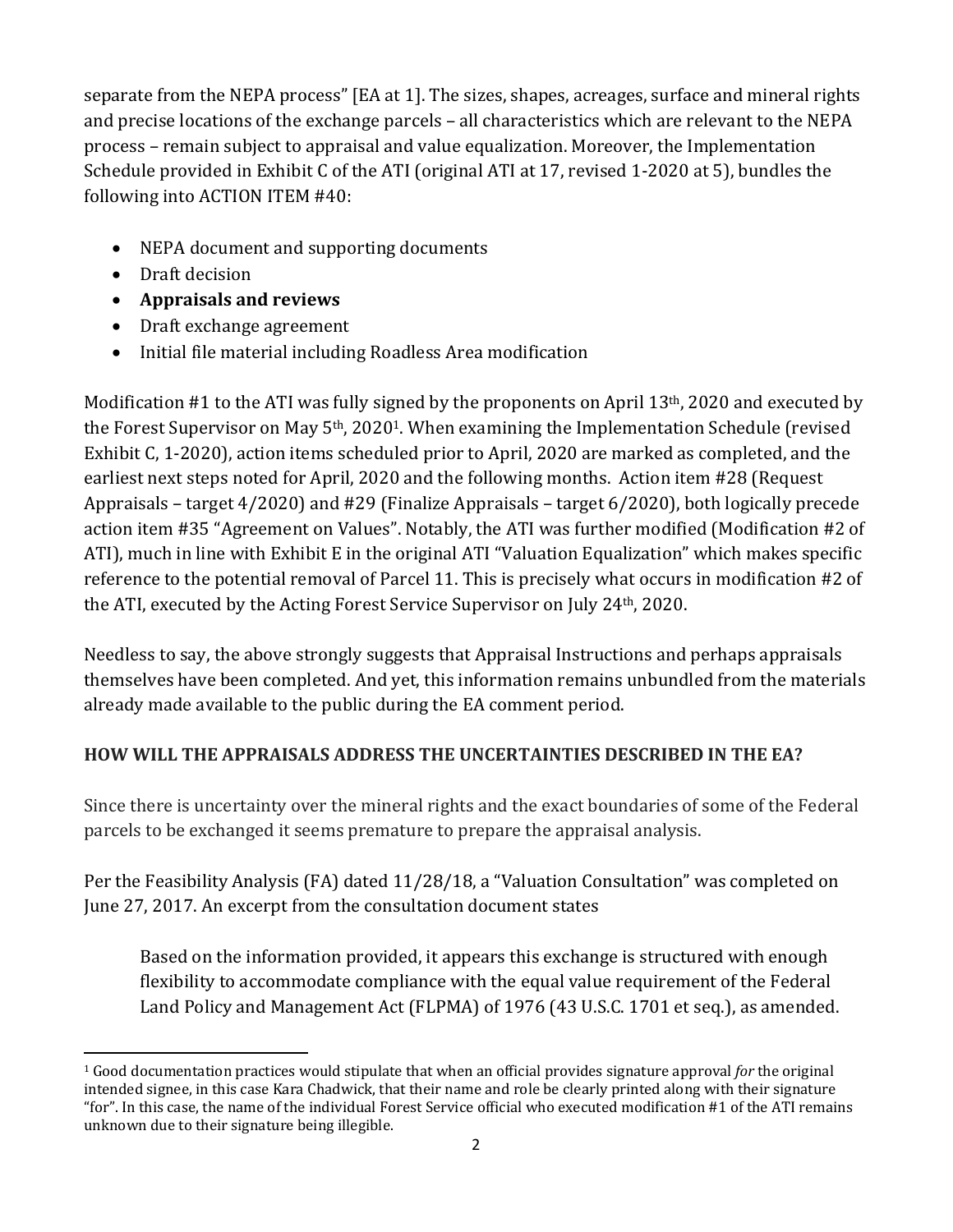Due to the lack of specifics regarding the amount of the mineral estate underlying non-Federal parcel A that will be available to trade and the lack of specifics regarding restrictions in conservation easements proposed to encumber Federal Parcels 5, 6, and 10, it is strongly recommended that the Agreement to Initiate include systematic prioritized approaches to delete both Federal and non-Federal acres as needed to equalize values.

The FA goes on to state that this valuation statement was confirmed as "still valid" by Tate Curtis as of 11/2/18 (FA 29-30). This valuation statement, particularly in the absence of additional detail regarding Parcel A demonstrates an early and ongoing recognition that without a final determination regarding mineral rights, both the market and conservation value of Parcel A remain nebulous.

Proceeding with the EA under such uncertainty demonstrates a lack of prudence. Furthermore, attempting to finalize any descriptions of the properties involved in the exchange without disclosing any monetary figures, even estimates, suggests that doing so could expose fundamental flaws in the proposed "value-for-value" land exchange. And yet the ATI schedule referenced above in the Introduction suggests that appraisal requests, instructions, and valuation activities have occurred during 2020.

The Forest Service should wait until Bootjack Ranch, LLC (Bootjack Ranch) finishes acquiring the mineral rights on Parcel A before releasing the EA and beginning valuations. And the public should be exposed to the details in the value equalization and overall valuation process and documentation.

## **ACCESS**

Appraisals for the private and the Federal lands should be treated similarly and consistently, particularly the question of access.

Although Federal parcels to be exchanged may have limited or no public motorized access, they do have legal and illegal access by the proponents/beneficiaries as well as other access opportunities through the proponents' adjacent properties. This affects their assemblage value to the proponents. The public parcels increase in value and the proponents' do too.

Comparable sales will likely support buyers' willingness to acquire less easily accessible properties at market prices, for reason of privacy, air access or large land holdings. And the appraisals should not discount these sales.

# **DAMAGES**

Damages resulting from loss of portions of land should be considered. This includes loss of value to remaining Federal parcels once portions that include values such as cultural sites, wild and scenic river designation or river frontage are removed.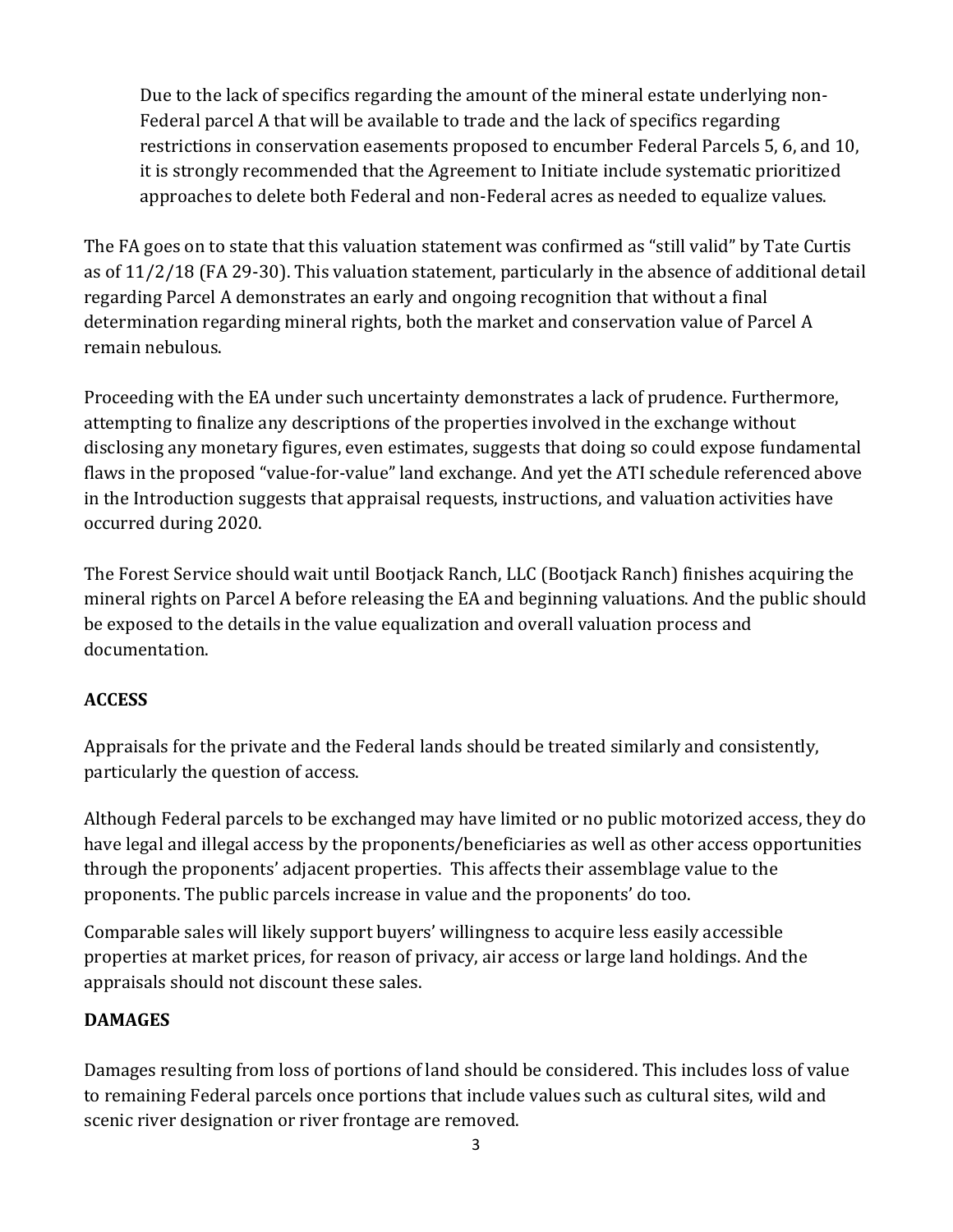Loss of value to adjacent private parcels other than those owned by the proponent when parcels are exchanged into non-Federal proponents; ownership, for example near Parcels 3 and 4, should be considered. The FA notes in reference to the land owner abutting Parcel 4 to the north that they "expressed concern that this land exchange will greatly reduce his property values.", and that "it is anticipated that this landowner may continue to oppose the land exchange" (FA at 31). Was this included in the FA because the land owner took the initiative to "express concern" or has the Forest Service conducted a comprehensive assessment of how adjacent landowners (the public included) could be negatively impacted from a valuation perspective. Again, the expectation is that appraisal activities, instructions etc., would demonstrate such an assessment.

# **ELIMINATION OF MARKET COMPETITION**

A land exchange eliminates market competition for the Federal lands by creating an opportunity for only one interest to benefit, unlike a sale which would be open for bidding to any interested party. In this exchange, there are two Federal parcels adjoined by owners other than the proponent; currently, these public lands offer amenities to these landowners who will no longer be able to enjoy them at will. It is reasonable to assume that they, and others, may have interest in purchasing these parcels, were they offered for competitive sale. But the exchange eliminates all potential competition and the accompanying market conditions affecting the value of the subject public lands.

# **CONSIDERATION OF BEFORE AND AFTER CONDITIONS**

Consideration of before and after conditions will show that the exchange adds value to both the acquired public parcels and to the existing non-Federal parcels with which they are aggregated. Post-exchange, the proponents will acquire land with valuable resources including scenic and recreational characteristics. They will benefit from controlled and greater access to their existing land. Additionally, the aggregation of parcels enhances subdivision and development potential for the properties, thereby increasing the value of current and future non-Federal proponents' holdings.

# **PARCEL A**

**Mineral Rights** -The valuation of Parcel A is of particular interest as the proponents provide this as the sole offer of exchange. Nearly a third of this parcel appears to elude what the ATI describes as Bootjack Ranch's continued commitment to a "diligent effort to secure additional mineral rights for conveyance to the Forest Service as part of the exchange" [ATI at 9].

The ATI goes on to require that among other things, Bootjack Ranch provide "a record of the communication and interaction with these mineral rights owners, and an explanation of why these mineral rights have not yet been acquired" [ATI at 9-10]. If Bootjack Ranch has provided such a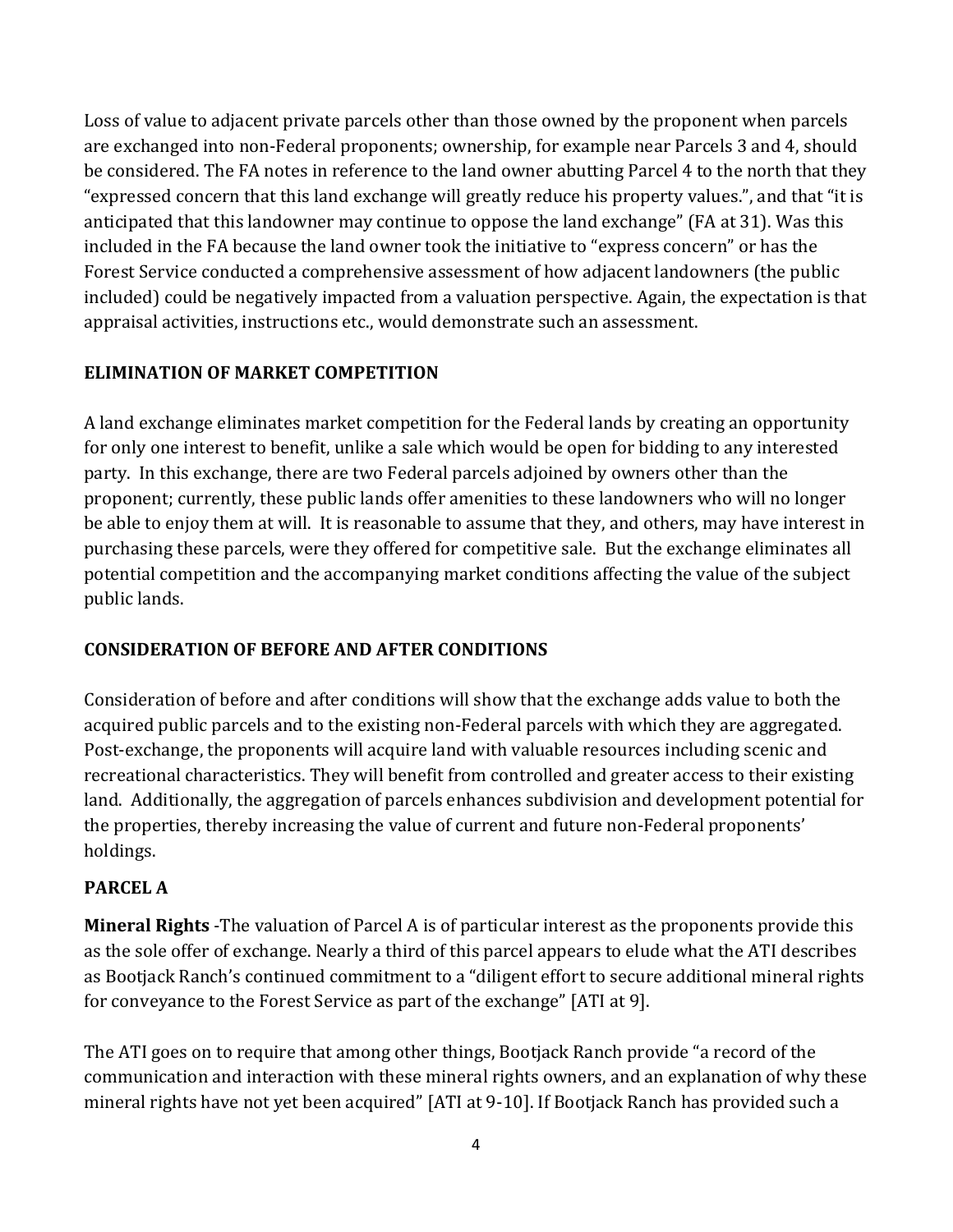record, it stands to reason some part of the explanation would be included in the EA or otherwise provided for public review.

Nonetheless the outstanding mineral rights have not yet been acquired [EA at 85] and despite a considerable amount of time elapsed as attempts were presumably made for Bootjack Ranch to acquire the outstanding mineral rights under tracts A and B [EA at 85], they clearly have failed to do so.

If Parcel A is evaluated without 100% of the mineral rights to be conveyed into public ownership, it stands to reason that the value of this parcel would be significantly reduced. Thorough treatment of this topic should be reflected not only in the Appraisal Instructions, but as part of any discussion of the conservation value of Parcel A. Furthermore, tracts A, B, and C should be clearly marked on the maps included in the EA and provided on the project website https://www.fs.usda.gov/project/?project=57154.

**Drying Up** - Parcel A as described in the Wetland & Floodplain Assessment available for download from the project website cited above:

Parcel A contains ephemeral channels, intermittent channels, PEM wetlands, and PSS wetlands. There are no riparian areas on the parcel. In general, when comparing historic aerial photographs with current on-the-ground conditions, it appears overall that the parcel may be transitioning to drier conditions for unknown reasons. Some areas that appeared in historic photos to have saturated soils now support a vegetation cover composition primarily comprised of upland species or a mix of facultative upland2 and upland species.

Given the above, especially when contrasted with the perennial streams and riparian areas described in the Federal parcels, this forms a concern for the future value of Parcel A land. The appraisals should reflect this as well.

**Threats to develop a hunting lodge** - It now appears to be part of the public record that Bootjack Ranch LLC asserts that in case this proposed land exchange does not proceed, Parcel A would be developed for a hunting lodge, elk farming, fences erected etc. Given the manner in which this future use is presented both in the FA, the EA and in the local press, it is fair to state that Bootjack Ranch, acting on their own behalf appears to be leveraging a threat against the Forest Service and other stakeholders, namely the public.

Consider the notion of a private land owner exercising this kind of leverage against a Federal agency, principally to expand already extensive land holdings of prime real estate. This forms an inherently problematic precedent for the forest service, a public agency, to set. And furthermore, in the context of valuation, was this potential use of Parcel A included in the value equation? It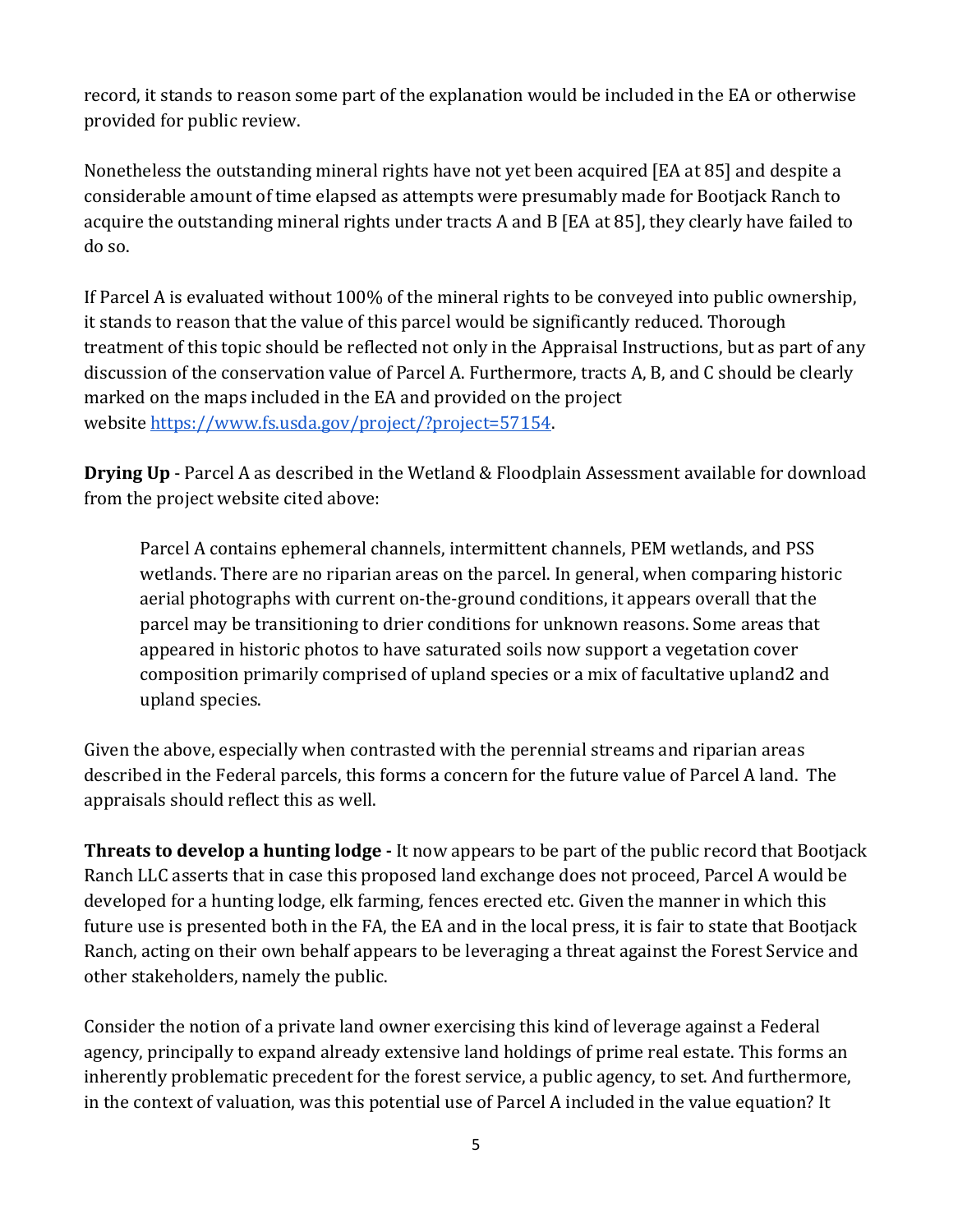should be – this aspect of the land exchange – is prescient for the local community, as seen in the local newspapers and scoping comments.

Additionally, the existing access to Parcel A should affect the appraised value. While the highest and best use could be development for a hunting lodge, the valuation should consider that the existing dirt road offering seasonal access is the only access on which development may currently rely, and such access will not support a year-round luxury development; moreover, power, water and other supporting infrastructure might be limited to *in situ*, off-grid resources as the Forest Service is under no obligation to allow utility easements and on-site water resources are an unknown. A seasonal rustic operation would be the only type of development that the current level of infrastructure will allow.

**Access** - With regard to NFSR 653, several of the alternatives propose restricting public access through Parcel A. A change in access conditions would affect the parcel's value. This needs to be considered in the appraisals.

# **VALUATION EQUALIZATION**

Exhibit E – VALUATION EQUALIZATION in the original Agreement to Initiate (ATI) indicates that the only parcels under consideration in the context of value equalization were Parcels 5 and 11 [ATI at 20]. No explanation or justification is present for this, nor is any discussion provided pertaining to the other parcels included in the proposed exchange.

Parcel 5 boundary appears from maps attached to the original ATI and the EA to remain unchanged. However, it appears that the boundary of Parcel 5 is proposed to be changed.

To avoid and mitigate an adverse effect to a prehistoric artifact scatter in Parcel 5, the boundary of Parcel 5 will be modified to exclude the site. Therefore, the site will remain on Federally managed land (EA at 81).

Several entities are involved in the proposed land exchange. This alone should indicate a more complex assessment of value equalization than is offered in the Feasibility Analysis (FA) and ATI; since these documents did not provide a preliminary valuation, we cannot know what the starting point was and this undermines the credibility of the valuation process. The potential for valuation equalization to change or eliminate Federal parcels, makes it by definition, relevant to the EA. Adding to an already complex proposal, there is the proposed diffusion of the Federal parcels among several areas and property owners, and the value potential for resort style, Trophy ranch property increases. This is a nuanced proposal with a lot of detail – further information about valuation equalization should be provided for public review and comment.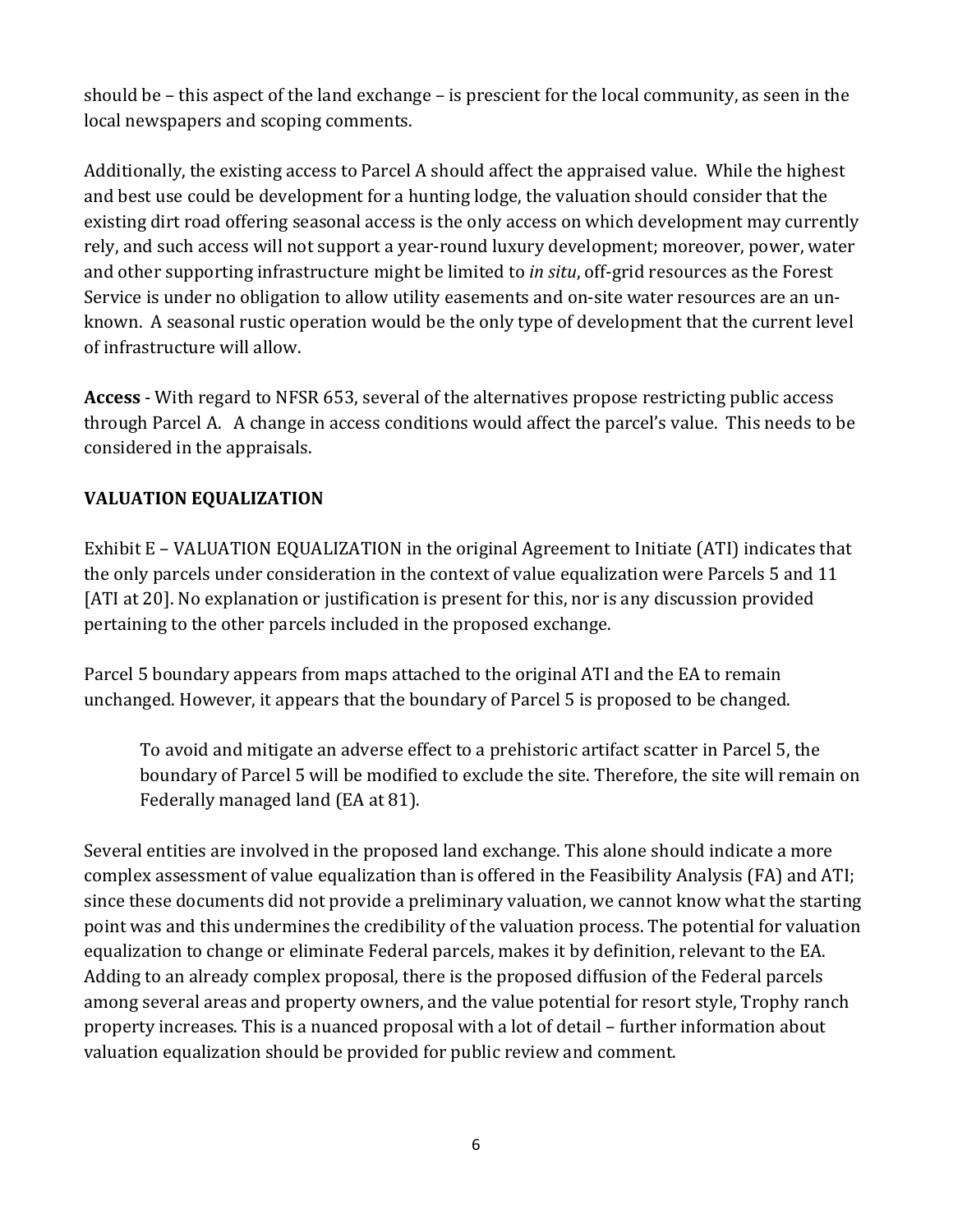# **FEDERAL PARCELS**

**Brunot Agreement** - The Brunot Agreement on Parcel 11 requires that members of certain Ute tribes may continue to access and use the land whether it's in public or private ownership. The appraisal should address what is the impact of this on value considerations and does it constrain the type of development that may occur on the land?

**Conservation Easements** – A conservation easement has been proposed for Parcel 1. In the Feasibility Analysis, there was discussion regarding requiring conservation easements should there be more wetlands and floodplain areas in the Federal properties to be exchanged than in the non-Federal properties (FA at 21). It is critical to understand the extent of the conservation easements and their limitations on development for the valuations.

**River Frontage** - Access to rivers and river frontage greatly increase land values in the San Juans, see the extracts from websites under Bootjack Ranch and El Rancho Pinoso, below, that describe the value of resorts with hunting and fishing access, including private river frontage. In contrast to the Federal parcels, Parcel A does not have any rivers and the ponds and wet areas within it are manmade and currently drying up (see above).

**Parcel Evaluation** - Parcels 1, 2, 3, 4, 5, 6, 7, 8, 9 and 11 are discussed below in their context as different areas: Bootjack Ranch (Parcels 1, 2, and 3), Rancho del Sol (Parcels 4, 5, and 6), El Rancho Pinoso (Parcels 7, 8, and 9), and Corral Mountain (Parcel 11). The appraisals should avoid using the Larger Parcel treatment for the parcels; the groupings should not be rolled together into four larger parcels, and the appraisals should absolutely not treat all ten parcels as a single one. These parcels have unique values and the appraisals should consider all of them.

## **BOOTJACK RANCH**

Kelcy Warren, manager of Bootjack Ranch LLC, proposed to exchange land he already owns (Parcel A) for land that he does not (Parcels 1, 2, and 3). This forms the only clear value-for-value exchange between a non-Federal and Federal entity. Parcels 1, 2, and 3 together and separately possess important natural and real estate characteristics which should be considered in the value equation and reflected in the appraisal instructions and appraisals themselves.

Generally, these parcels would expand the already massive Bootjack Ranch which extends through Archuleta county several miles north into Mineral county. One website http://www.mtnworkshop.com/bootjack-colorado describes Bootjack Ranch:

the (sic) 3,151 acre ranch is a one-of-a-kind world-class family compound and retreat. Valued at 88 million dollars, the ranch is considered to be one of the finest and most beautiful recreation and fly-fishing ranches in the world.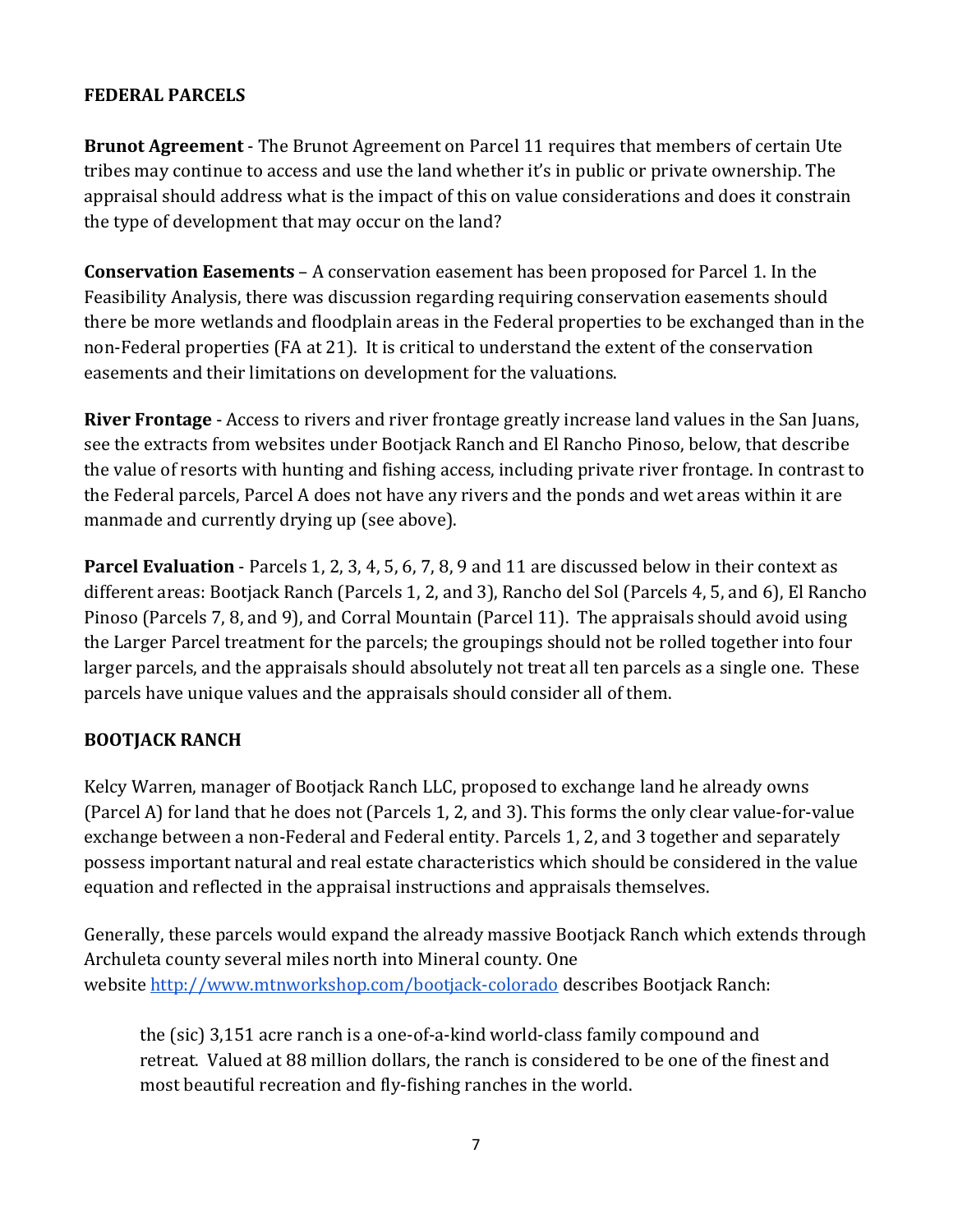These assertions, especially the valuation may be hyperbolic – but this strategic services study indicates that this ranch and others in the scenic San Juans, are valued highly as recreational and fly-fishing destinations.

# Further, from http://www.mtnworkshop.com/bootjack-colorado:

International Alpine Design was retained by an interested investor in the ranch to provide strategic services focused on understanding the ranches future development opportunities and subsequent potential return on investment. IAD prepared several design alternatives for future development of the ranch that maximized the ROI while preserving over 1,300 acres in conservation easements.

What could a potential development opportunity look like when Parcels 1, 2, and 3 are assembled with the rest of Bootjack Ranch? The website above, shows a financial forecast for 35-acre homesites on Bootjack Ranch priced at \$5,000,000.

Based on County zoning, Bootjack Ranch could develop 35-acre homesites in Parcel 1 – the eastern boundary of which is less than half a mile away from designated wilderness and which extends 5.7 acres into a wild and scenic river corridor. The entire parcel is currently part of a roadless area. These attributes provide superior natural characteristics for Parcel 1.

In addition, there is mixed conifer forest, quaking aspens, relatively exclusive access to Deer Creek for fishing, the opportunity to spot foraging bald eagles, and this area is part of an important migration corridor for deer and elk that provides almost exclusive access to prime hunting along its eastern border.

Likewise, Parcel 3, once assembled into Bootjack Ranch's other holdings could be combined into a 35-acre homesite on the West Fork of the San Juan river.

With respect to using Parcel 3 to access the vast Federal forests beyond Parcel 3 and do so directly from highway 160 access, the EA states (EA at 5):

There is no legal public access from the parcel to NFS land southeast of the parcel since corner to corner ownership does not convey legal access in Colorado. There are no improvements on the parcel.

The EA glosses over what could be a potentially major legal discussion here. Anecdotally, the question of corner to corner access appears less than black and white. For example, the blog article "Cornered: Western Sportsmen Trapped by Arcane Regulation Prohibiting Public Access at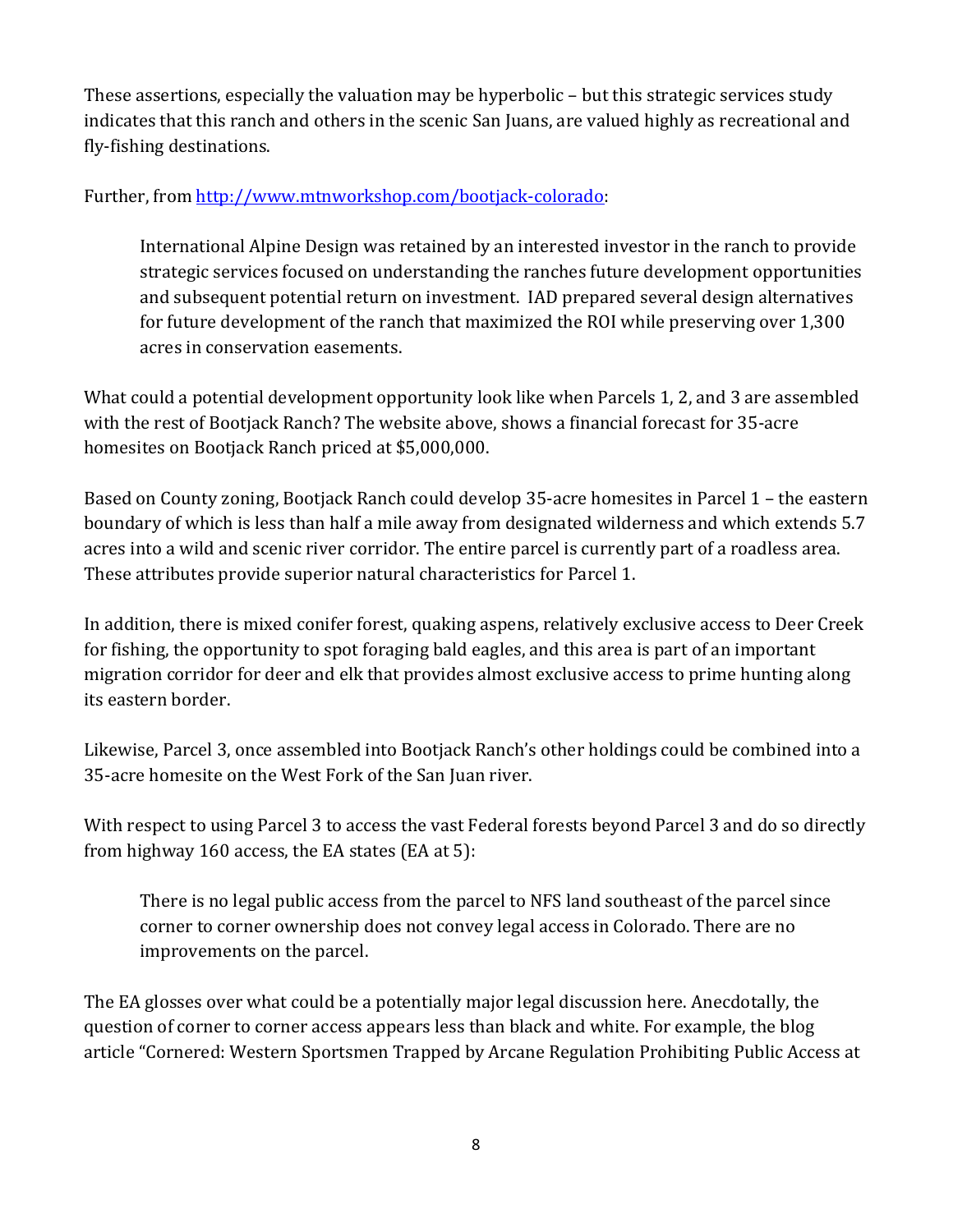Corner Crossings"2 makes it clear that from a legal perspective this topic shouldn't be dismissed out of hand, particularly in cases where vehicular access isn't requested nor required.

Elsewhere in the EA (EA at 30), it is noted that:

The non-Federal Party has made the non-Federal Parcel A available to the Forest Service on the basis of exchange only and has no interest in conveying this parcel to the Forest Service through a direct sale. In addition, an exchange provides the Forest Service the opportunity to dispose of lands that are no longer in the public interest to retain.

The EA openly acknowledges that the "Forest Service has acquired critical non-Federal parcels through Congressional appropriation from the Land and Water Conservation Fund (LWCF)." (EA at 30), but provides no discussion of using this as a potential means to secure permanent access either through an easement or purchase of property adjacent to Parcel 3, or a small local land exchange with the land owner south of the Parcel 3. Not only would this significantly improve public access to public lands and designated wilderness beyond the Parcel 3 corner, it would add substantial benefit from forest management, conservation and recreation and hunting perspectives.

Hence there is inherent value in Parcel 3 as it stands, both in terms of investment potential, and as a natural resource, but we also see the potential future value to the public were the Forest Service to actively pursue forest access at this location, particular for the benefit of hunting and backcountry recreation. These considerations should be considered in the valuation process.

The valuation of Parcel 2 should take into consideration that once assembled into Bootjack's adjacent property, the road on this parcel could be further developed into road access to the lands west of the river on adjacent parcel# 557901200001 (owned by Bootjack Ranch, LLC). This area has very desirable qualities: river access, adjacent national forest lands, amazing views, and opportunities to experience the best of the flora and fauna the Rocky Mountains offer.

The appraisal instructions should take these potential post assemblage opportunities for real estate development into account.

# **RANCHO DEL SOL**

Parcels 4, 5, and 6, while not connected to each other, abut Rancho del Sol, property owned by the proponents David Skidmore and Cynthia Sites. The resulting assemblage, especially the connection between two previously disconnected areas afforded by Parcel 4, will significantly

<sup>2</sup> https://www.outdoorlife.com/blogs/open-country/cornered-western-sportsmen-trapped-arcane-regulationprohibiting-public-access/ (accessed on 10/1/2020).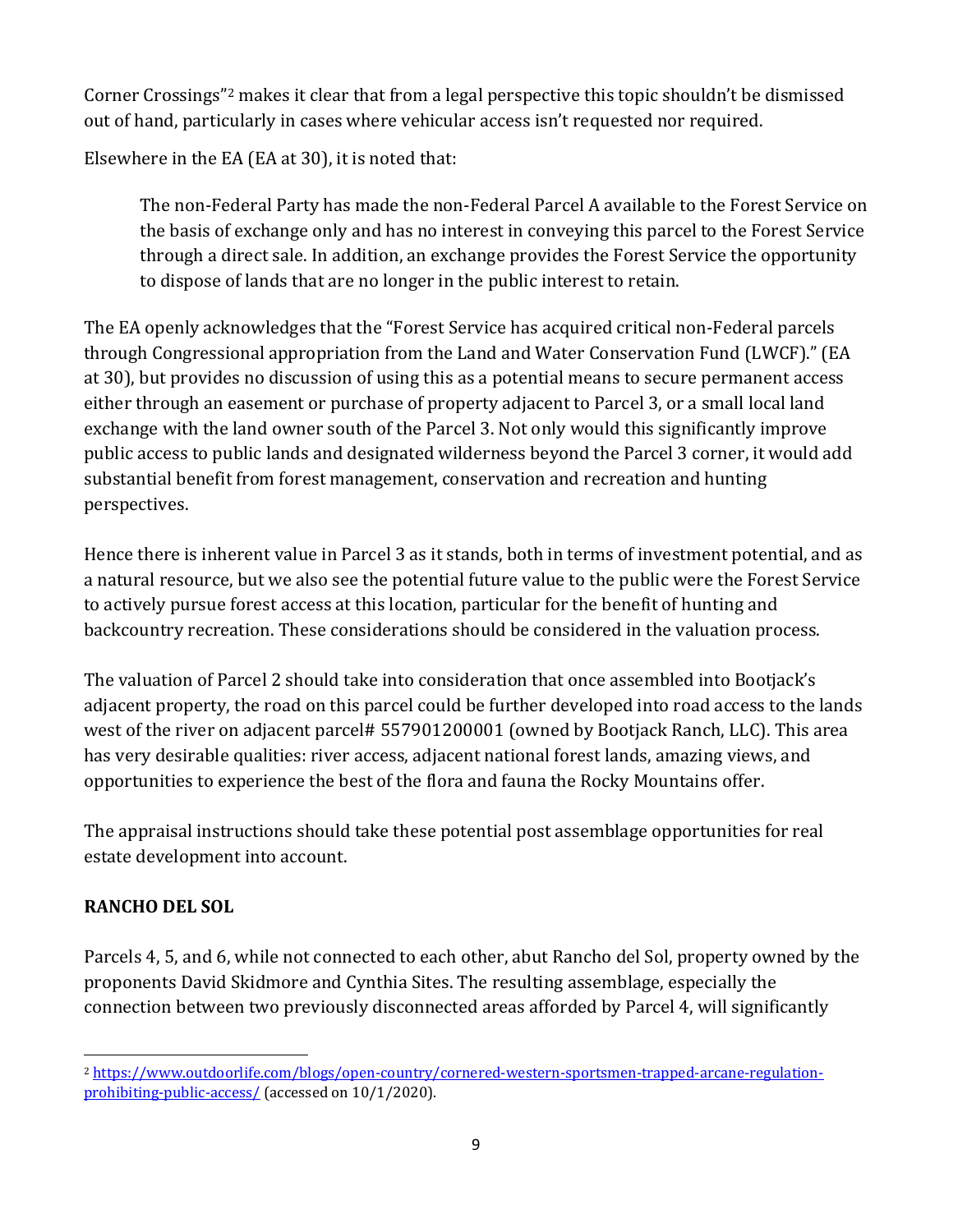increase the overall value of the Rancho del Sol property. The illegal road on a portion of Parcel 5 used by the non-Federal party (EA at 6) could present a hindrance for the proponent if required to pursue authorization, particularly because there isn't another way to access the structures on parcel # 588511400004 (owned by proponent David K Skidmore at site address *851 NOHUNTUM PL*)3

Hence the legitimization of this road adds potentially significant value to parcel# 588511400004.

Per the EA, the proponents for Parcels 4, 5, and 6 have not proposed contributing to the value exchange. COWPL has requested disclosure of agreements amongst the proponents via FOIA. This information, including agreements with Bootjack Ranch, is currently not available to the public. The public should have access to information on what should be a fair market transaction as well as a matter of public record; they also have a right to know that no single proponent is benefitting financially from the exchange transaction.

# **EL RANCHO PINOSO**

Parcels 7, 8, and 9 abut El Rancho Pinoso, a working guest ranch owned by the Lindners, that for a fee, provides access to prime fishing. According to their 2020 rate sheet https://lindnerranches.com/wp-content/uploads/2020/01/erpRates2020.pdf two days of guided fishing, three nights stay, room and board with the 4 person minimum, would cost \$6,552 before taxes and other applicable fees. The per day fee for angling is \$500 for a single angler.

The EA does not describe future development potential of the parcels once they become privately owned. Rather, it refers primarily to future use for hay and grazing, except for "a driveway may be constructed across Parcel 8 to provide access to one of the three designated building envelopes" and clearing deadfall (EA at 24). Regardless of how the current owners use the property, subsequent owners may have different plans, for example, they may develop to the build-out potential under county zoning.

Moreover, Parcel 7 is perhaps the most valuable parcel in the entire exchange; it has ample public access, river frontage, adjacency to the national forest, and unique habitat. Compared acre to acre with Parcel A, it is much more valuable acreage. And while there exists a conservation easement directly to the north of Parcel 7, the potential to build out on Parcel 7 creates an astounding investment potential for the Lindner's to capitalize on the southern portion of their ranch.

And while they presumably raise cattle and cut hay, they also cater to upscale clients who can afford to spend thousands of dollars a day to access some of the best fishing on the West Fork of the San Juan.

<sup>3</sup> Determined by an examination of GIS parcel data and satellite imagery from the Archuleta County Assessor's website, "https://portico.mygisonline.com/html5/?viewer=archuletaco", accessed 10/1/2020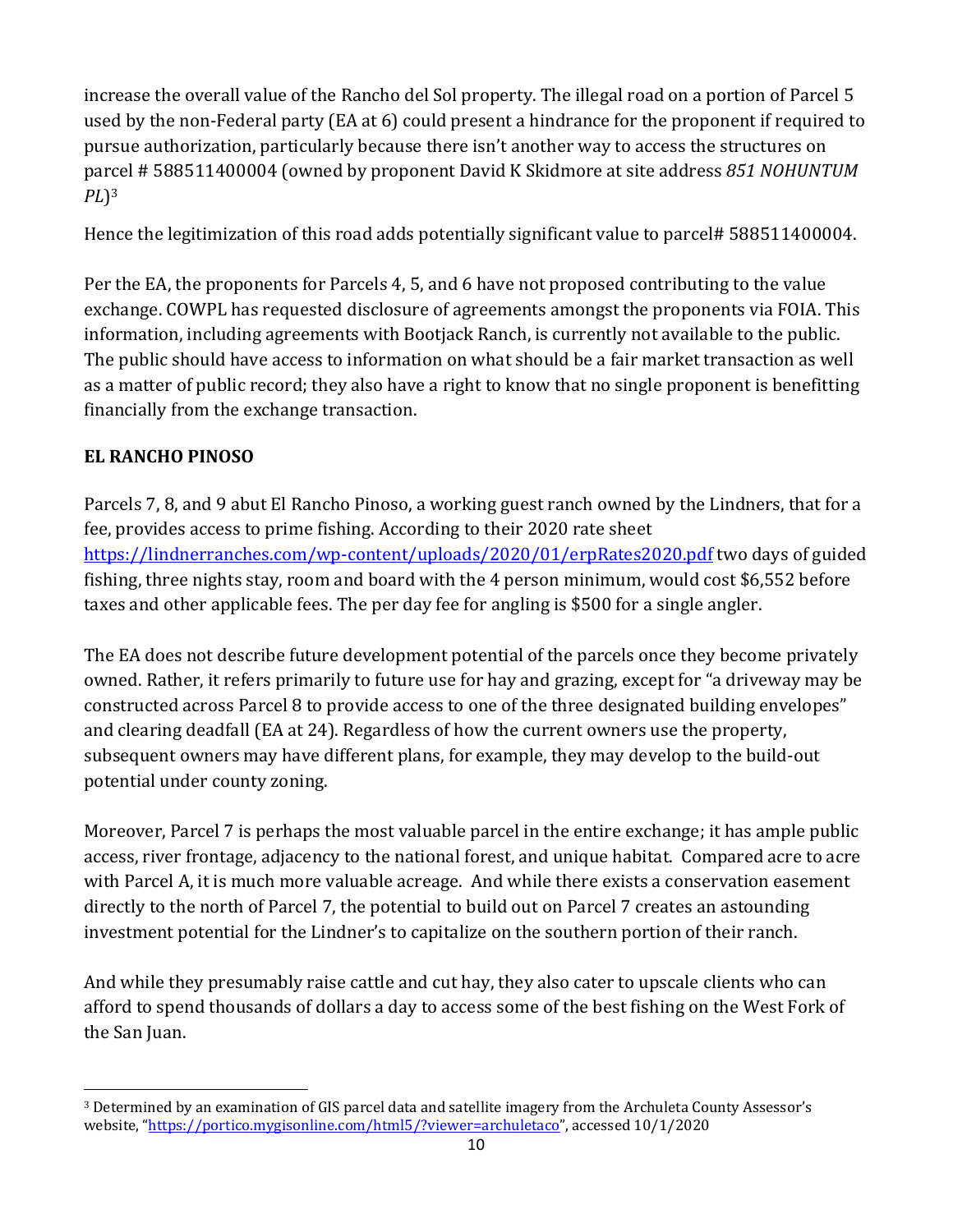# **RANCH PRESERVATION COMMUNITIES**

Bootjack Ranch, El Rancho Pinoso, and to a lesser extent, Rancho del Sol could all benefit from a future "highest and best use" called a Ranch Preservation Community (RPC)<sup>4</sup>. This is a large acreage, limited lot subdivision, in which smaller, deeded acreages are sold as homesites, but include a common interest in a much larger acreage. The appraiser writing the article found that acreage marketed this way sold for substantially more than similar properties marketed as ranch property. Typically, these very large homesites are marketed for their privacy, exclusivity, natural beauty, recreational opportunities such as hunting, archaeological resources, biodiversity and contiguity to large blocks of public lands; all of the federal parcels in this land exchange benefit to some degree from all of these attributes, and assemblage of these parcels into the existing ranch properties adjacent to parcels 1, 2, 3, 4, 5, 6, 7, 8, 9, and 11 increases their individual value exponentially, especially when taken in light of RPC potential and the overall investment potential of the Trophy ranch concept.

# **CORRAL MOUNTAIN ‐ PARCEL 11**

Federal Parcel 11 is the only Federal or non-Federal parcel within the Brunot Agreement area... The Ute Mountain Ute and Southern Ute Indian Tribes have agreements with the State of Colorado recognizing their hunting and fishing rights within the Brunot Agreement area (EA at 80).

The EA proposes mitigation in the form of recording for several NRHP sites and proposes that the non-Federal owners would be advised on avoiding and monitoring the site(s) and a conservation easement would be placed on Parcel 11. "Brunot Agreement hunting and fishing rights would continue to exist on Parcel 11 even after it is conveyed into private ownership and the private landowner cannot restrict access to off-reservation rights" (EA at 81). The proposed limitations on use of Parcel 11 should be considered in the valuation.

Parcel 11 has several significant and interesting resource values including a 4.9 acre stand of "old growth" aspen, 345.6 acres of "old growth" conifer (EA at 45).and perennial stream, two wet meadows and no noxious weeds [EA at 45]. Parcel 11 occupies a critical location as a buffer between the following Federally owned areas: adjacent Piedra Area (part of the National Wilderness Preservation System), the Piedra Area Adjacent CRA, and the Piedra Stock Driveway Trail; and the nearby non-Federal lands. Thus, exchange of this land would provide a non-Federal party with unusual natural and wilderness resources and add to the value of the land.

Parcel 11 is in the Corral Mountain area and proposed to be exchanged to Double Springs Partnership.

<sup>4</sup> Mundy, Bill. "Trophy Property Valuation: A Ranch Case Study", Appraisal Journal, Jan. 1, 2003, p. 2.